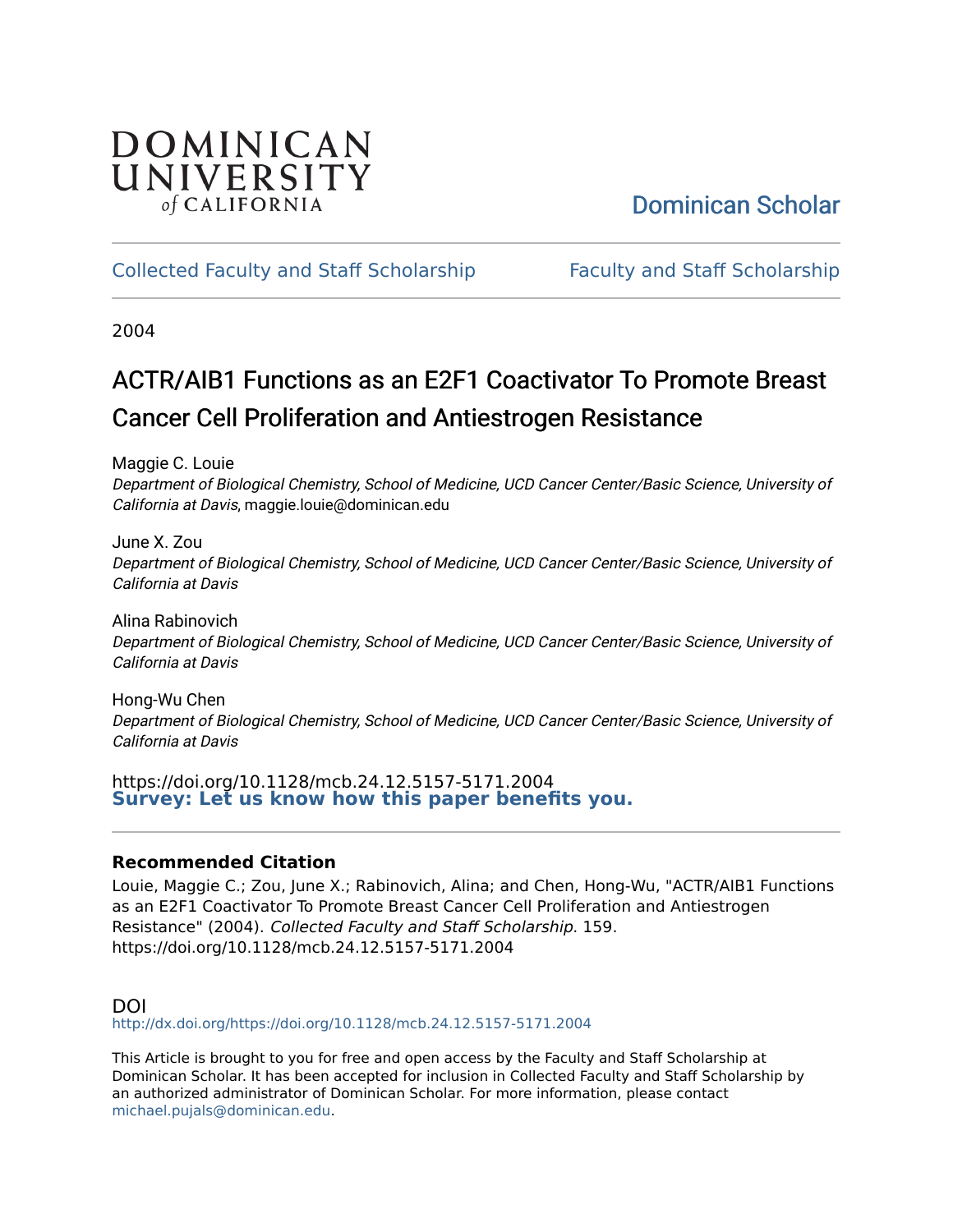## ACTR/AIB1 Functions as an E2F1 Coactivator To Promote Breast Cancer Cell Proliferation and Antiestrogen Resistance

Maggie C. Louie, June X. Zou, Alina Rabinovich, and Hong-Wu Chen\*

*Department of Biological Chemistry, School of Medicine, UCD Cancer Center/Basic Science, University of California at Davis, Sacramento, California 95817*

Received 6 January 2004/Returned for modification 3 February 2004/Accepted 24 March 2004

**Overexpression or amplification of ACTR (also named AIB1, RAC3, p/CIP, TRAM-1, and SRC-3), a member of the p160 family of coactivators for nuclear hormone receptors, has been frequently detected in multiple types of human tumors, including breast cancer. However, its role in cancer cell proliferation and the underlying mechanism are unclear. Here, we show that overexpression of ACTR not only enhances estrogen-stimulated cell proliferation but also, more strikingly, completely negates the cell cycle arrest effect by tamoxifen and pure antiestrogens. Unexpectedly, we found that ACTR directly interacts, through its N-terminal domain, with E2F1 and is recruited to E2F target gene promoters. Elevation of ACTR in quiescent cells strongly stimulates the tran**scription of a subset of E2F-responsive genes that are associated with the G<sub>1</sub>/S transition. We also demonstrat**ed, by adenovirus vector-mediated RNA interference, that ACTR is required for E2F1-mediated gene expression and the proliferation of estrogen receptor (ER)-negative breast cancer cells. Moreover, the ability of elevated ACTR to promote estrogen-independent cell proliferation depends on the function of E2F1 and the association between ACTR and E2F1, but not ER. Thus, our results reveal an essential role of ACTR in control of breast cancer cell proliferation and implicate the ACTR-E2F1 pathway as a novel mechanism in antiestrogen resistance.**

ACTR (also named AIB1, RAC3, and TRAM1; named SRC-3 and p/CIP in the mouse) is a member of the p160/SRC coactivator family (17, 20, 30, 32). Like other p160 coactivators, ACTR/AIB1 was identified as a nuclear cofactor that associates with hormone-bound nuclear receptors and mediates the transcriptional activation function of the receptors (2, 7, 25, 44, 45). Structural and functional studies revealed that the p160s contain functional domains for histone acetyltransferase activity and interactions with ligand-bound receptors, the coregulator proteins CBP and p300, PCAF, and arginine methyltransferase CARM1. Evidence from biochemical studies suggests that the association with the above-mentioned cofactors is important for the p160s to mediate the transactivation by nuclear receptors (15, 42). It is generally conceived that the p160s are recruited to hormone-responsive genes through their interaction with activated receptors and then nucleate the assembly of a coactivator complex, which in turn remodels chromatin through histone modifications and facilitates RNA polymerase II transcription. The role of ACTR/AIB1 as well as the other p160s in animal development and physiology has been explored by genetic approaches (18, 35, 51, 56, 57). Similar to the other p160 knockouts, p/CIP/SRC-3 knockout mice exhibited abnormal development and reduced function of their reproductive systems. Unlike the SRC-1 knockout mice, however, animals with the SRC-3/p/CIP gene deleted displayed significant somatic growth retardation and a reduced capacity of growth factor-stimulated cell proliferation, although the underlying molecular mechanism is unclear (51, 56).

The growth of estrogen receptor (ER)-positive human breast

cancers is generally dependent on stimulation by estrogens (1). Experimental evidence indicates that ER mediates the mitogenic effect of estrogen primarily by up-regulating transcription of cyclin D1 (37, 41). Hyperphosphorylation of pRb by increased cyclin D1-Cdk activities leads to accelerated  $G_1$  progression. Antiestrogens such as tamoxifen are effective in antagonizing the growth of ER-positive breast cancer by arresting cells in  $G_0/G_1$ . However, resistance to such endocrine therapy often evolves after prolonged treatment. Several potential mechanisms have been proposed to account for the development of antiestrogen resistance (1). Overexpression of ERBB2 and/or deregulation of other kinase-mediated signaling could allow ER to be phosphorylated and activated independent of hormones, which could enhance ER's ability to interact with the coactivators and activate transcription. Down-regulation of transcriptional corepressors may inhibit the transcriptional repression activity of antiestrogen-bound ER. These molecular events would culminate in increased expression and activity of cyclin D1-Cdks. On the other hand, subgroups of ER-positive and -negative breast cancers do not contain high levels of cyclin D1; instead, they overexpress cyclin E (22, 26), suggesting that alternative mechanisms contribute to cell cycle progression in breast cancer.

The identification of ACTR/AIB1 as a gene amplified (in less than 10%) and/or overexpressed in over 30% of breast cancers provided the first genetic link of aberrant ACTR/AIB1 function to tumorigenesis (2). The fact that ACTR/AIB1 is a coactivator for nuclear receptors, including ER, and the initial analysis showing a correlation between ACTR/AIB1 amplification and positive ER status in breast cancers support the assertion that deregulated ACTR/AIB1 accelerates breast cancer cell proliferation by amplifying the mitogenic effect of estrogen through potentiating the transactivation activity of ER. However, subsequent studies with unselected breast cancer samples found that overexpression of ACTR/AIB1 does

<sup>\*</sup> Corresponding author. Mailing address: Department of Biological Chemistry, School of Medicine, UCD Cancer Center/Basic Science, University of California at Davis, UCDMC Res III, Rm. 1400B, 4645 2nd Ave., Sacramento, CA 95817. Phone: (916) 734-7743. Fax: (916) 734-0190. E-mail: hwzchen@ucdavis.edu.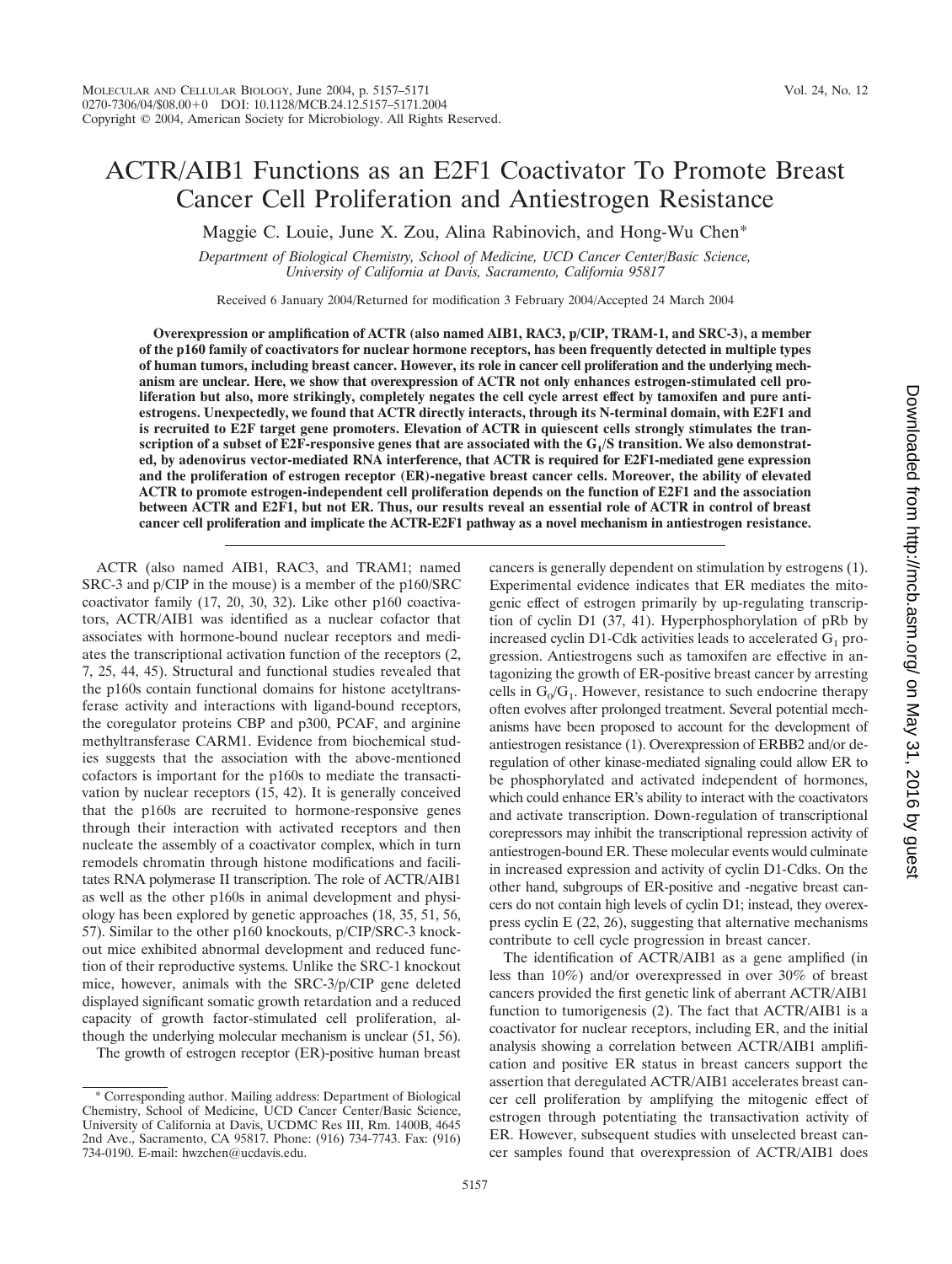not correlate with ER status, but instead correlates with abnormal levels of HER-2/neu/ERBB2 (4). Further investigations found ACTR/AIB1 amplification and/or overexpression in other malignancies, including gastric, pancreatic, and hepatocellular carcinomas (19, 39, 50). It is likely that aberrant ACTR/AIB1 function in cancer may target other nuclear receptors and/or cellular factors, in addition to ER.

We report here that ACTR is required for both estrogenstimulated and ER-independent breast cancer cell proliferation and that ACTR overexpression renders ER-positive cells completely resistant to antiestrogens. We provide several lines of evidence that ACTR can function as a coactivator for one of the key cell cycle regulators, E2F1, which underlies the change of gene expression and cell proliferation we observed in breast cancer cells with ACTR overexpression. Therefore, our results suggest a novel mode of ACTR/AIB1 function in breast cancer and directly link ACTR/AIB1 to cell cycle control mechanisms.

#### **MATERIALS AND METHODS**

**RNAi adenovirus vectors and adenovirus vectors for gene expression.** For RNA interference (RNAi) vector construction, the human H1 gene promoter sequence was inserted into the pShuttle plasmid from the Adeasy system (21). Oligodeoxynucleotides containing coding sequences for small interfering RNA (siRNA) were inserted downstream of the H1 promoter (5). For ACTR expression, the original pShuttle-CMV was modified for improved expression. ACTR cDNAs were inserted into the modified vector as described before (27). The resulting pShuttle constructs were used to generate recombinant adenoviruses, following the protocols described previously (21). Viruses were purified by centrifugation in a CsCl step gradient. Viral titers were determined using 293 cells by end point cytopathic effect assay with adeno-GFP as reference.

**Cell cultures, stable transfectants, and reporter gene assay.** All cells were obtained from the American Type Culture Collection and maintained in the recommended media with necessary supplements (Gibco). For generation of sublines of T-47D cells ectopically expressing ACTR, T-47D cells were transfected with pcD-HCMV-ACTR-HA and pcD-HCMV empty vector using Fugene (Roche). Transfected cells were selected in medium containing G418 (700  $\mu$ g/ml). Individual clones were analyzed for ectopic ACTR expression using antihemagglutinin ( $\alpha$ -HA; F-7; Santa Cruz) and ACTR (Transduction Labs) antibodies. Reporter gene assays with promoter-*luc* were performed by transfecting T-47D cells with firefly luciferase reporter plasmids pGL3-Cdk2 promoter (3.5 kb) or cyclin E promoter (1.2 kb), pRL-SV40 *Renilla* luciferase plasmid (Promega), and pcD-HCMV-ACTR-HA and pCMV-E2F1. Assays with 3x E2F-tk-luc and 3x ERE-tk-luc were performed by cotransfection in 293T cells with pCMV-E2F1 and pSh-HCMV-ACTR-HA or its mutant forms using Lipofectamine. Assays with pSh-Ri-ACTR, pSh-Ri-ERa, or pSh-Ri-GFP were performed by cotransfection with 3x E2F-tk-luc and pCMV-E2F1. Forty-eight hours after transfection, cells were harvested for Western and luciferase assays using a dual luciferase assay kit (Promega). All reporter gene assays were performed in triplicate, with the entire experiment repeated at least twice.

**Cell proliferation and fluorescence-activated cell sorter (FACS) analysis of cell cycle.** T-47D and MDA-MB 361 cells were deprived of hormone by maintaining them in medium supplemented with 5% hormone-depleted fetal bovine serum (FBS) for the indicated times before infection with the adenovirus vectors. ER-negative cells were treated in the same manner as ER-positive ones, except they were maintained in medium supplemented with 2% hormone-depleted FBS during the proliferation assay. Cell proliferation was measured every 2 days by either a 3-(4,5-dimethylthiazol-2-yl)-2,5-diphenyltetrazolium bromide (MTT) colorimetric assay (Sigma) or by cell counting of coded samples in triplicate. Proliferation assays in the presence of antagonists 4(OH)-tamoxifen (Sigma) and ICI 182,780 (herein referred to as ICI; Tocris) were conducted in similar fashion, except cells were hormone deprived for at least 24 h and then treated with  $10^{-8}$ M antagonist for 36 h prior to infection with adenovirus vectors. Cells were refed with fresh medium containing specified ligands every 2 days. For cell cycle analysis by flow cytometry, cells were hormone deprived and treated with ICI for 36 h before infection with either adeno-ACTR or adeno-GFP. At different times after infection, cells were labeled with  $10 \mu M$  5-bromo-2'-deoxyuridine (BrdU; Roche). An additional 10 h later, cells were harvested by trypsinization and washed twice with phosphate-buffered saline. Cells were fixed with chilled 70% ethanol and permeabilized in 2 N HCl and 0.1% Triton X-100. Following neutralization with 0.1 M sodium tetraborate (Sigma), cells were incubated with fluorescein isothiocyanate-conjugated  $\alpha$ -BrdU antibody (Roche) for 30 min in the presence of 0.1% bovine serum albumin and 0.5% Tween 20. Cells were washed twice and resuspended in phosphate-buffered saline containing  $5 \mu$ g of propidium iodide (Sigma)/ml. Flow cytometry analysis was performed on a FACScan (Coulter). Data were collected from 20,000 cells per sample.

**ChIP assays.** Chromatin immunoprecipitation (ChIP) assays were performed essentially as described previously (27) with the following modifications. T-47D cells grown to 70% confluence were hormone deprived, treated with  $10^{-8}$  M ICI, and infected with adenovirus vectors as described above for flow cytometry analysis. After the indicated times, cells were fixed in 1% formaldehyde for 8 min. Cells were then washed and collected for sonication. The crude chromatin solution was diluted and incubated with specific antibodies overnight at 4°C. PCR was performed using  $5 \mu l$  of purified ChIP DNA for 28 cycles with promoter-specific primers. Primer sequences are listed in the Appendix.

**Western blotting and quantitative RT-PCR analysis.** Whole-cell lysates were prepared from cells treated and harvested at the indicated times in buffer containing 50 mM Tris-HCl (pH 7.6), 150 mM NaCl, 10% glycerol, 0.5% Triton X-100, 1 mM phenylmethylsulfonyl fluoride, and  $1\times$  protease inhibitor cocktail. Western blotting analysis of proteins separated by sodium dodecyl sulfate-polyacrylamide gel electrophoresis (SDS-PAGE) was performed using the following specific antibodies:  $\alpha$ -ACTR,  $\alpha$ -TIF2,  $\alpha$ -cyclin A,  $\alpha$ -cyclin B, and  $\alpha$ -Cdk4 (Transduction Labs);  $\alpha$ -Cdk2 (M2),  $\alpha$ -Cdc2 (17)  $\alpha$ -cyclin D1 (H295),  $\alpha$ -cyclin D2 (C17),  $\alpha$ -cyclin E (HE12),  $\alpha$ -SRC-1 (M341),  $\alpha$ -p107 (C18),  $\alpha$ -p130 (C20),  $\alpha$ -p21 (M19),  $\alpha$ -p27 (M197),  $\alpha$ -E2F1 (KH95),  $\alpha$ -E2F3 (C18), and  $\alpha$ -E2F4 (C20; Santa Cruz);  $\alpha$ -E2F2 (BD),  $\alpha$ -Rb (IF8), and  $\alpha$ -ER $\alpha$  (Ab-15; Neomarkers); and  $\alpha$ - $\beta$ -actin (Sigma). For quantitative reverse transcriptase PCR (RT-PCR) analysis of gene expression, total RNA was isolated with TRIzol reagent. Three micrograms of total RNA was used for a reverse transcription reaction with Moloney murine leukemia virus RT and  $oligo(dT)_{18}$  primers; cDNAs were diluted 10-fold, and a 5--l dilution was used for the PCRs. Gene sequences were amplified in the presence of SYBR Green fluorophore and detected using the iCycler real-time PCR equipment (Bio-Rad). Fluorescent values after each elongation step were collected along with a melting curve analysis at the end of the PCR. Fold difference (*N*) was calculated using the equation  $N = E^{(CT) \text{ of } ACTR}$  – (CT of GFP), between cells infected with adeno-ACTR and adeno-GFP, or as  $N = E^{(CT \text{ of } EZ)}$  (CT of ICI). between cells treated with estrogen and ICI. *E* is the PCR efficiency of the specific primer pair used and was determined by the standard curve  $|E|$  $10^{-(1/\text{slope of standard curve})}$ . CT is the threshold cycle, which is defined as the cycle number at which the fluorescence signal generated by the PCR product is first detected. The primer sequences are listed in the Appendix.

**Coimmunoprecipitation and GST pull-down.** For immunoprecipitation, T-47D cells infected with either adeno-ACTR or adeno-GFP and 293T cells transfected with the expression constructs were lysed in 150 mM NaCl, 0.5% NP-40, 2 mM EDTA, 10% glycerol, and 50 mM Tris-HCl (pH 8.0). Cell lysates were sonicated, and cell debris was removed by centrifugation. The lysates were precleared by incubation with protein A- or G-Sepharose beads (Zymed) for 1 h at 4°C and then immunoprecipitated with  $\alpha$ -E2F1 (KH95),  $\alpha$ -E2F4 (A-20; Santa Cruz),  $\alpha$ -ACTR (8), or control  $\alpha$ -mouse immunoglobulin G (IgG) monoclonal antibody, followed by incubation with protein A or G beads. After extensive washing, the precipitates were analyzed by Western blotting with  $\alpha$ -ACTR (Transduction Labs),  $\alpha$ -E2F1, or  $\alpha$ -Flag antibodies. For glutathione *S*-transferase (GST) pull-down, ACTR proteins either purified as described previously  $(8)$  or produced in the presence of  $[35S]$ methionine were incubated with an equal amount of bead-bound GST fusion proteins at 4°C for 30 min in a binding buffer containing 20 mM HEPES (pH 7.9), 150 mM KCl, 1 mM EDTA, 4 mM  $MgCl<sub>2</sub>$ , 1 mM dithiothreitol, 0.02% NP-40, 10% glycerol, 0.5 mM phenylmethylsulfonyl fluoride, and 2 mg of bovine serum albumin/ml. The beads were washed three times with the binding buffer and resuspended in SDS-PAGE sample buffer. ACTR proteins retained on the beads were separated by SDS-PAGE and visualized by Western blotting or autoradiography.

#### **RESULTS**

**ACTR is required for both E2-stimulated and E2/ER-independent breast cancer cell growth.** We first examined the role of ACTR in the proliferation of estrogen-responsive breast cancer cells. To this end, we constructed adenoviral vectors to mediate the expression of siRNA for specific silencing of ACTR expression. As shown in Fig. 1A, the ACTR protein level in T-47D cells was dramatically reduced 2 days after the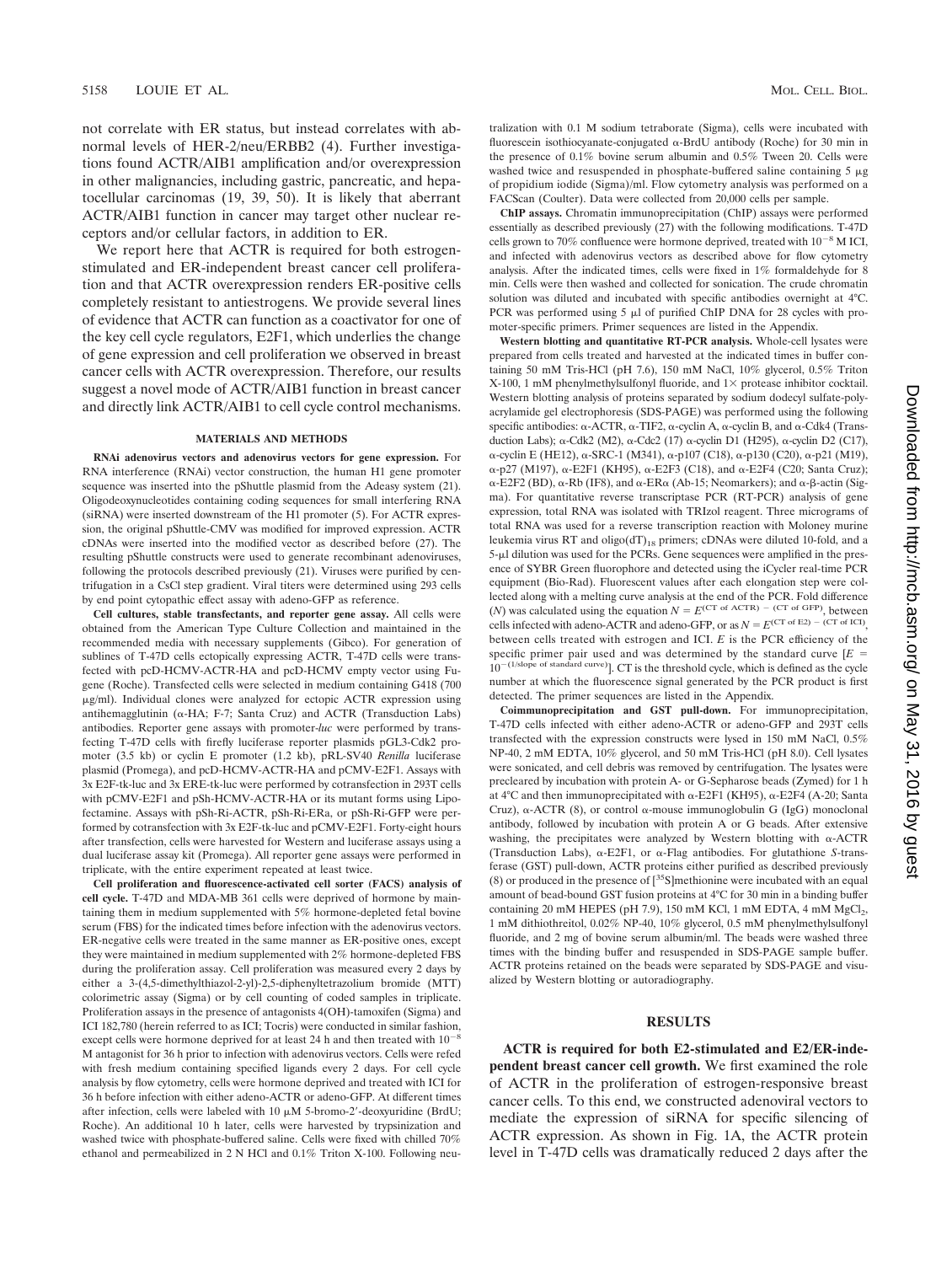

FIG. 1. Depletion of ACTR by adenovirus-mediated RNAi inhibits the proliferation of both ER-positive and -negative breast cancer cells. Cells growing in six-well plates were hormone deprived prior to infection with an equal amount of adeno-ACTR-RNAi (labeled ACTR-Ri or Ai) or adeno-GFP-RNAi (labeled GFP-Ri or Gi) at an estimated multiplicity of infection of 50. Different days after infection, cells were harvested for Western analysis (A) or cell proliferation assay (B to D). For estrogen (E2)-stimulated proliferation analyses (as in panel B), cells were treated with  $10^{-8}$  M 178-estradiol (E2) when infected. Cells were refed with fresh medium containing E2 every 2 days or harvested and counted in triplicate. For hormone-independent cell proliferation, cells were maintained in hormone-deprived medium. Cells mock infected showed no difference in cell growth from cells infected with adeno-GFP-Ri.

cells were treated with ACTR RNAi (Ai) adenovirus vector, while no significant effect was observed with the green fluorescent protein (GFP) RNAi (Gi) vector. Importantly, the expression of other p160 coactivators SRC-1 and TIF2/GRIP, as well as  $ER\alpha$ , was not significantly affected (compare Ai with Gi lanes). To examine the effect of ACTR depletion on estrogenstimulated cell proliferation, we treated ACTR-depleted T-47D cells with  $10^{-8}$  M 17 $\beta$ -estradiol (E2). The results in Fig. 1B indicate that depletion of ACTR dramatically inhibited E2-stimulated cell proliferation. This remarkable effect prompted us to examine whether hormone-independent growth was also affected by ACTR depletion. As expected, T-47D cells proliferated slowly without hormone stimulation (Fig. 1C; note that cell numbers were only doubled after 6 days). Strikingly, in the same experiment as in Fig. 1B, depletion of ACTR further reduced the slow growth rate of T-47D cells in the absence of E2 (Fig. 1C). We also depleted ACTR in ER-negative cells. Results in Fig. 1D demonstrate that high levels of ACTR are critical for hormone-independent proliferation of BT-20 cells. Taken together, these results revealed that, in addition to mediating estrogen induction of cell proliferation, ACTR plays an important role in breast cancer cell proliferation that is independent of estrogen and ER.

**Elevation of ACTR expression promotes hormone-independent cell growth and overcomes antiestrogen-mediated cell cycle arrest.** To directly address the consequences of ACTR overexpression on cell proliferation, we ectopically expressed ACTR using adenovirus vectors in a number of human breast cancer cells with low to moderate levels of endogenous ACTR protein (Fig. 2A, panel a, and data not shown). The ectopic expression of ACTR was controlled at levels comparable to those in MCF-7 cells and tumors where ACTR is amplified and overexpressed (34) and did not affect the expression of other coactivators and ER (unpublished data). Cell proliferation was measured by MTT assay at different days after the viral vector treatment. As expected, increased ACTR expression significantly enhanced E2-stimulated cell proliferation (Fig. 2B, compare  $ACTR + E2$  and  $GFP + E2$ ). Remarkably, overexpression of ACTR increased hormone-independent cell proliferation to a rate that was equivalent to E2-stimulated proliferation (compare ACTR-E2 and GFP+E2). Antiestrogens such as ICI effectively inhibit E2-stimulated cell proliferation by disruption of ER-coactivator interactions and induction of ER proteolysis (10, 12, 47, 53). Strikingly, when T-47D cells were rendered quiescent by treatment with 4(OH)-tamoxifen or the pure antiestrogen ICI, elevation of ACTR effectively promoted their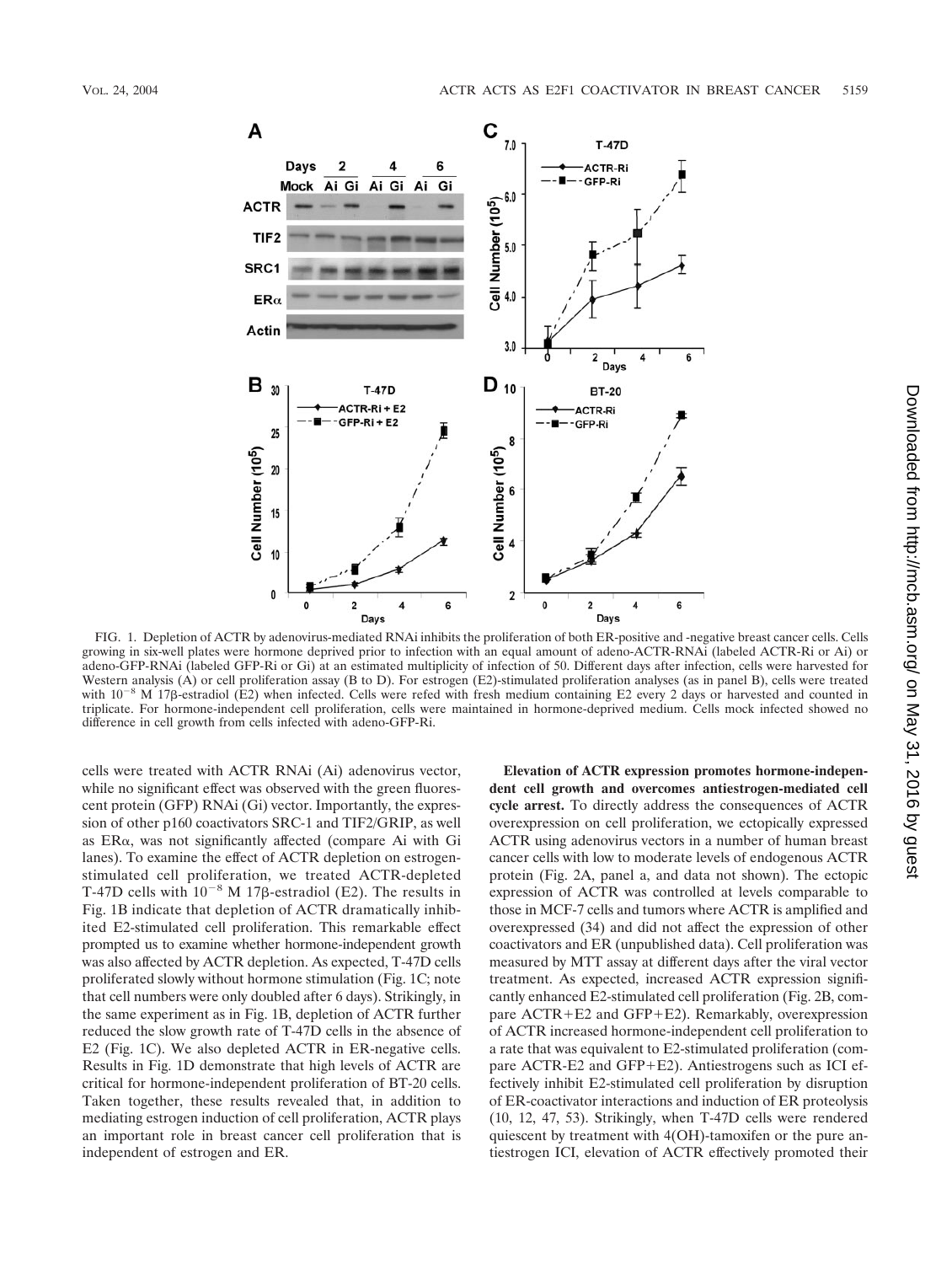

proliferation, even in the continuous presence of the antiestrogens (Fig. 2C and unpublished data). Similar activities of elevated ACTR to stimulate hormone-independent cell proliferation and/or overcome the growth suppression by antiestrogens were observed in other E2-responsive cells, such as MDA-MB-361 (Fig. 2D) and ZR-75-1 (data not shown), or when cells were treated with ICI in regular growth medium (Fig. 2E).

These effects are unlikely to be caused by the viral vectors, since cells treated with a viral vector expressing GFP and cells mock treated had no difference in proliferation (unpublished data). Nevertheless, to completely rule out the possibility that viral vector itself might contribute to the effect of ACTR on cell growth, we generated several T-47D derivatives that showed different levels of ectopic ACTR expression (Fig. 2A, panel b, and unpublished data). Signi ficantly, the elevated levels of ACTR in these stable cell lines correlated well with their activity to stimulate hormone-independent cell proliferation (Fig. 2F) and their ability to overcome the growth suppressive effect of antiestrogens ICI and 4(OH)-tamoxifen (Fig. 2G and data not shown). These results strongly suggest that overexpression of ACTR not only facilitates estrogen-stimulated cell proliferation but also, more signi ficantly, promotes hormoneindependent cell proliferation and renders estrogen-responsive breast cancer cells resistant to antiestrogens.

Given that elevation of ACTR overcomes the cell cycle arrest effect of antiestrogens, we postulated that the mechanism of ACTR promotion of cell proliferation may entail its direct involvement in cell cycle progression. We thus examined the effect of ACTR overexpression on cell cycle distributions. As illustrated in Fig. 3A, T-47D cells were first hormone deprived, then treated with ICI and adenovirus vectors, and pulse-labeled for 10 h with BrdU before they were harvested for cell cycle analysis by FACS. In agreement with previous reports that antiestrogens inhibit ER-positive cell growth by causing cell cycle arrest (36, 52), we found that treating T-47D

FIG. 2. Overexpression of ACTR stimulates hormone-independent cell proliferation and confers antiestrogen resistance. (A) Ectopic expression of ACTR in T-47D cells by the adenovirus vector (a) or by stable transfection (b). ACTR protein levels in T-47D cells infected with adeno-ACTR (labeled with an A) or adeno-GFP (labeled with a G) or mock infected (Mock) at different days after infection (a), or levels in ACTR stable transfectants of T-47D cells (A6, A8, and A41) and an empty vector transfectant (labeled with a V) (b) were determined by Western analysis of whole-cell lysates from cells grown in hormone-depleted medium. (B) T-47D cells were hormone deprived for 60 h before infection by adenovirus vectors for ACTR or GFP with expression at an estimated multiplicity of infection of 100 and treated with  $10^{-8}$  M E2 (+E2) or the solvent (-E2). Different days after infection, cell proliferation was measured by the colorimetric MTT assay in six replicates. (C) T-47D cells were hormone deprived for 24 h and treated with  $10^{-8}$  M ICI for 36 h prior to adenovirus vector infection. Cells were then maintained in medium supplemented with  $10^{-8}$  M ICI. Cell proliferation was monitored as described for panel B. (D) MDA-MB 361 cells were treated and analyzed as for panels B (except no E2) and C. (E) T-47D cells grown in regular medium (RPMI plus 10% FBS) were treated with  $10^{-7}$  M ICI for 36 h prior to adenoviral infection. Cell proliferation was measured as described in the legend for panel B. (F and G) The same number of T-47D stable transfectant cells was plated. Different days after plating, cell proliferation was measured by cell enumeration in triplicates in the absence of hormone (F) or in the presence of  $10^{-8}$  M ICI (G).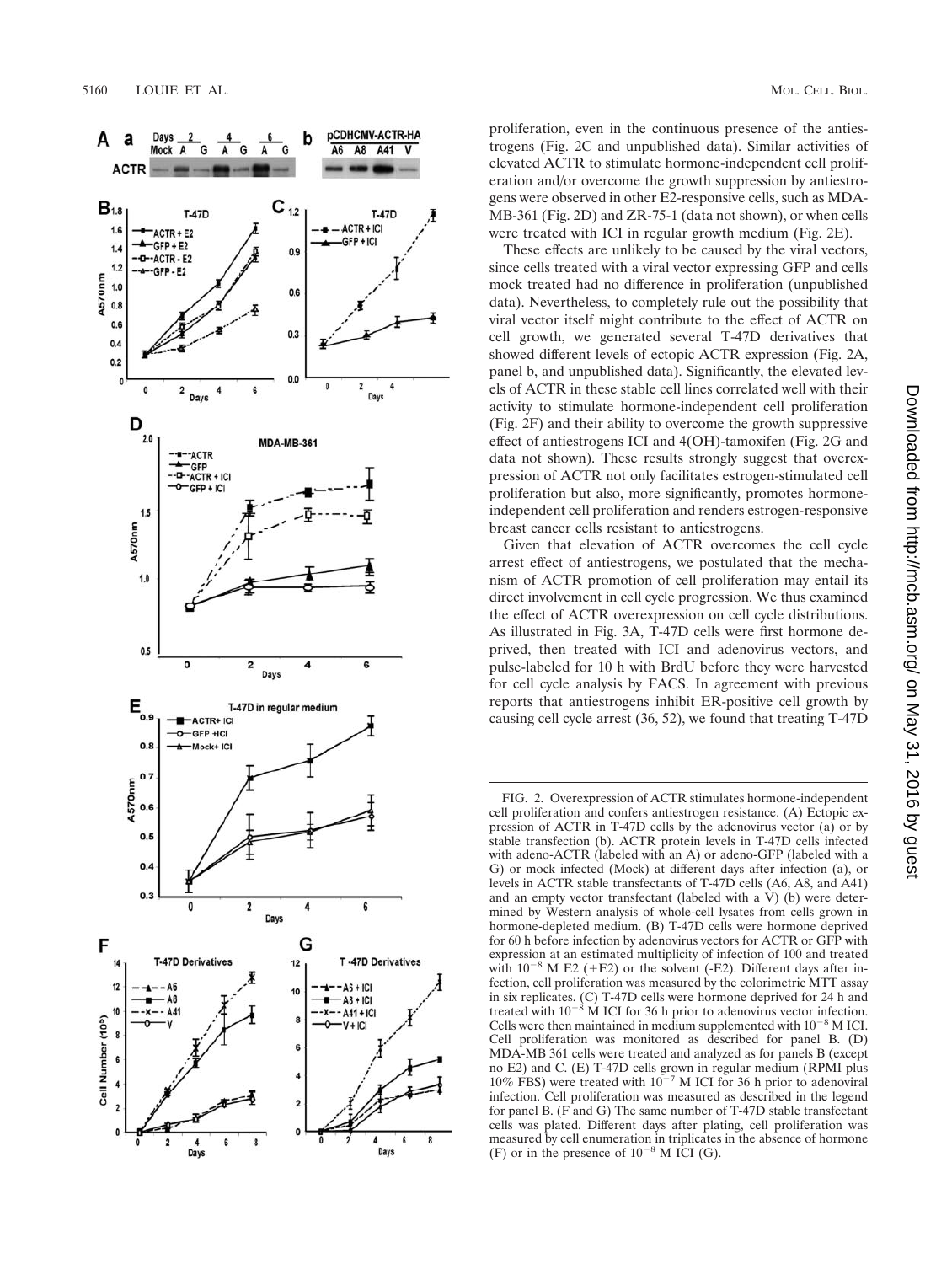

FIG. 3. Elevation of ACTR promotes cell cycle progression in antiestrogen-treated quiescent cells. (A) Schematics of the time course for treatment of T-47D cells for cell cycle analysis by FACS (see Materials and Methods for details). (B) Two-dimensional FACS distribution of T-47D cells treated as above, grown in regular medium (Regular), or hormone deprived for 60 h (HD), or treated with  $10^{-7}$  M E2 (E2 48 h), and then labeled with BrdU for 10 h prior to harvesting and staining with propidium iodide. The horizontal axis in the dot plots reflects DNA content, and the vertical axis shows DNA synthesis. The populations of cells in  $G_1$  and S phases are indicated. Cells mock infected showed no difference in cell cycle distribution from cells infected with adeno-GFP (data not shown).

cells with ICI inhibited S-phase entry by arresting cells primarily in  $G<sub>1</sub>$  (Fig. 3B, ICI only). Expression of GFP did not change their cell cycle distribution. In contrast, 48 to 58 h after ACTR adeno-vector treatment, a marked increase of cell population in S phase was observed (from 8.6% in Ad-GFP to 27.5% in Ad-ACTR [Fig. 3B]). Concomitantly, the number of cells in  $G_1$ decreased (from 80.7 to 66.0%). Significantly, the number of BrdU-positive cells among ACTR-overexpressing cells was even higher than that in cells treated with E2 (27.5 versus 22.6%), in keeping with the strong effect of elevated ACTR on cell proliferation. These results indicate that elevated levels of ACTR in ER-positive breast cancer cells overcome the antiestrogenmediated growth arrest by induction of cell cycle reentry.

**Elevated ACTR executes a gene expression program distinct from that of E2-ER by selective induction of E2F target genes.** Because ACTR functions as a transcription cofactor, we reasoned that the effect of ACTR on cell cycle progression might be due to its ability to modulate the expression of cell cycle regulatory genes. In order to identify gene expressions directly affected by elevated levels of ACTR, we first rendered T-47D cells quiescent with ICI and then treated them with adenovectors as illustrated in Fig. 3A. For comparison, we also included cells treated with E2 or ICI. We first performed Western analysis of the key cell cycle regulatory proteins (Fig. 4A). Significant levels of ectopic ACTR expression could be detected 24 h after adeno-vector treatment. In accordance with

previous findings, ICI treatment dramatically reduced the expression of  $ER\alpha$  in T-47D cells, which could be restored by E2. Ectopic expression of ACTR or GFP, however, did not restore the expression of ER, indicating that ACTR-stimulated cell proliferation is not due to an up-regulation of ER expression. Importantly, the expressions of E2F1, E2F3, cyclin E, cyclin A, and Cdk2 were markedly increased within 36 h after ACTR adeno-vector treatment. Notably, the increased expression of E2F1 could be readily detected at 24 h, thus closely correlating with the ectopic expression of ACTR. Furthermore, a reproducible but less dramatic increase was also seen with cyclin B and the Rb-related protein p107. Interestingly, while E2 strongly stimulated cyclin D1 expression, it did not markedly affect E2F1 expression, as seen with ACTR. On the contrary, overexpression of ACTR did not have any effect on the expression of cyclin D1. (Fig. 4A and unpublished data). Finally, overexpression of ACTR appeared not to affect the expression of p53, Erb2, and Akt (data not shown). These results suggest that, in ER-positive cells, elevated levels of ACTR induce the expression of key cell cycle regulators that are different from those induced by E2.

To determine whether the detected changes occur at the mRNA level, we performed quantitative analysis of gene transcripts in cells treated with ICI and adenovirus vectors, as in Fig. 4A. Indeed, the increase of E2F1, cyclin E, Cdk2, and cyclin A proteins in cells with ACTR overexpression correlated well with the increase of their RNA transcripts (Fig. 4B, panels a to c, and data not shown). The apparent attenuation at 48 h after adeno-vector treatment may reflect the fact that cells exit  $G_1$  phase at that time point. Consistent with the Western results, cyclin D1 transcription was strongly induced by E2, but it was not influenced by the overexpression of ACTR (Fig. 4B, panel d).

As essentially all of the genes with expression induced by ACTR, including cyclin E, cyclin A, cyclin B, Cdk2, p107, and E2F1 itself, are well characterized as targets of transcriptional regulation by E2F1 (13, 33, 38, 48), we examined whether other E2F1-responsive genes may also be subject to ACTR regulation. Results in Fig. 4B, panels e to g, demonstrate that Cdc25A, a cell cycle regulator, Cdc6, a component of DNA replication machinery, and dihydrofolate reductase, an enzyme involved in nucleotide biosynthesis, were all up-regulated by elevated levels of ACTR. In contrast, the expression of other E2F1 target genes, including Cdc2, Apaf1, and caspases 7, 8, and 9, was not significantly altered in cells with a high level of ACTR (panel h and data not shown). Taking together, these results indicate that ACTR-induced promotion of cell cycle progression correlates closely with its selective induction of E2F1-responsive genes that are critical for  $G_1/S$  transition.

**ACTR is recruited to E2F1 target genes.** Having demonstrated that overexpression of ACTR enhances the expression of a subset of E2F1-responsive genes, we asked if ACTR is directly involved in E2F1-mediated control of their transcription. Thus, we examined whether ACTR is recruited to the target gene promoters by ChIP assay. Results in Fig. 5A show that, in keeping with the E2-dependent role of ACTR in control of cyclin D1 expression, ectopically expressed ACTR, detected by an  $\alpha$ -HA antibody, was recruited to the cyclin D1 promoter only in the presence of E2 (lane 5). In contrast, the occupancy of ACTR at the E2F1 target gene promoters, in-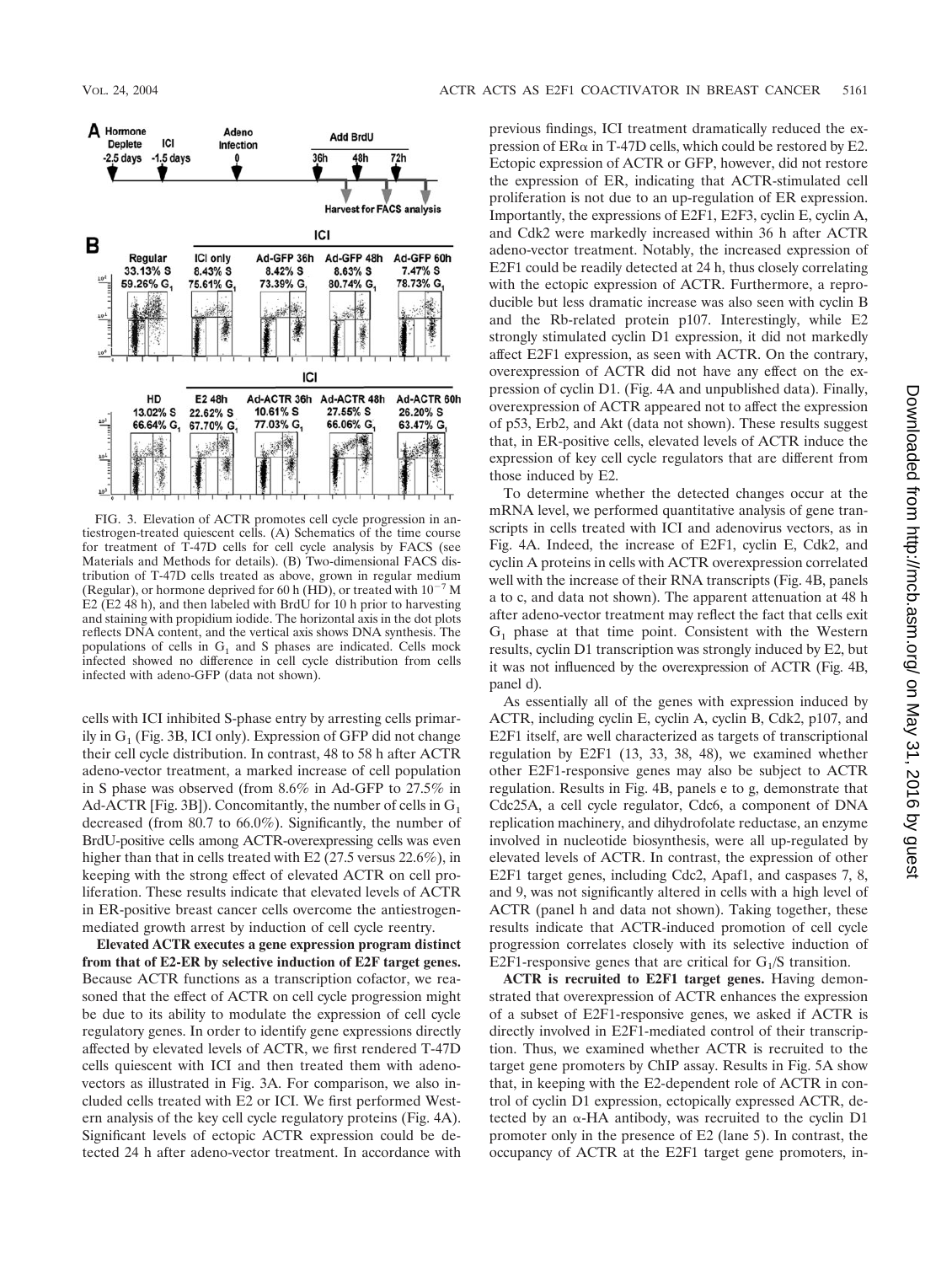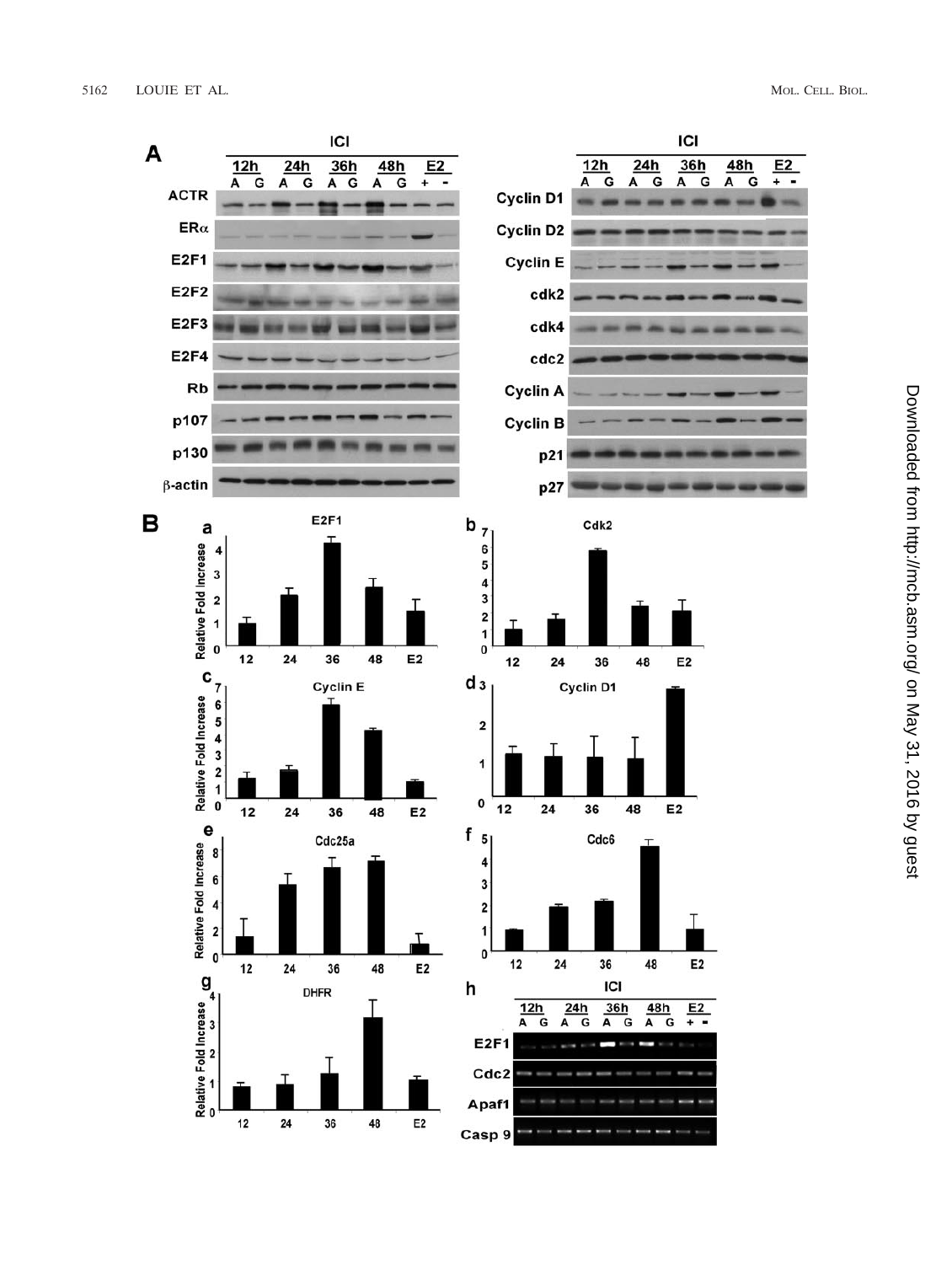cluding Cdk2, cyclin E, cyclin A, and E2F1 itself, was readily detected both in the presence and absence of hormone. No ChIP signals were observed in cells treated with GFP–adenovector. To determine whether the endogenous ACTR occupies E2F gene promoters, we performed a ChIP assay with an  $\alpha$ -ACTR antibody. Indeed, a low amount of endogenous ACTR was recruited to the E2F1 target gene independent of E2 (Fig. 5B, lanes 2 and 4). Ectopic expression of ACTR markedly increased the overall ACTR occupancy (compare lanes 1, 3, and 5 with lanes 2 and 4). Importantly, promoter sequences from genes that are not subject to ACTR regulation, such as caspase 9 and U6, were not detected in the immunoprecipitates (Fig. 5A and B), indicating that the observed ACTR chromatin association is gene specific and not due to a nonspecific activity of the antibodies used. These results provide a direct link of ACTR to the transcriptional control of E2F1 target genes and suggest that ACTR may act as a coactivator for E2F1.

**ACTR, via one of its N-terminal domains, associates specifically with E2F1.** Although p160 coactivators, including ACTR, were initially identified as nuclear hormone receptor cofactors by virtue of their direct interactions with the receptors, recent studies have begun to address the possible role of p160 coactivators in other biological pathways mediated by nonreceptor transcription factors (3, 9, 23, 24, 40, 54, 55). The direct involvement of ACTR in regulation of E2F1-responsive genes implies that ACTR may associate with E2F1. To test this, we first performed coimmunoprecipitation assays to detect the ACTR-E2F1 complex in T-47D cells. Cells were treated with ICI and adeno-vectors as in the experiment shown in Fig. 3. Cell lysates were incubated with  $\alpha$ -E2F1 or  $\alpha$ -IgG monoclonal antibodies, and the presence of ACTR in immunoprecipitates was analyzed by Western blotting with an  $\alpha$ -ACTR antibody. Results in Fig. 6A show that a fraction of endogenous ACTR was coprecipitated with E2F1 (top panel, lane 3) and that elevation of the ACTR level increased the efficiency of ACTR-E2F1 complex formation (lane 4). We also performed reciprocal coimmunoprecipitation assays with HEK-293T cells. ACTR was expressed by transient transfection together with E2F1 or Flag-E2F4. Protein complexes associated with  $\alpha$ -ACTR antibody were then analyzed by Western blotting using  $\alpha$ -E2F1 or  $\alpha$ -Flag antibodies. In line with the results using  $\alpha$ -E2F1 antibody for coimmunoprecipitation, we found that the  $\alpha$ -ACTR antibody effectively coimmunoprecipitated E2F1 (Fig. 6B, lane 3). Interestingly, ACTR appeared not to coimmunoprecipitate with E2F4, the other member of the E2F family (Fig. 6B, lanes 4 and 5).

Next, we examined whether ACTR directly interacts with E2F1 by performing GST pull-down experiments using purified ACTR and GST-E2F proteins. Purified Flag-ACTR was incubated with either GST, GST-E2F1, or GST-E2F4 immo-



FIG. 5. ACTR is selectively recruited to the promoters of cell cycle genes. ChIP analysis of ACTR occupancy on E2F-responsive genes in T-47D cells infected with adeno-ACTR-HA (labeled with an A) and adeno-GFP (labeled with a G), or treated with  $10^{-7}M$  E2, after cells were hormone deprived and treated with ICI. Cells were harvested 30 and 42 h after infection. The ChIP assay was performed using  $\alpha$ -HA (A) or  $\alpha$ -ACTR (B) antibodies. (C) Fractions (5%) of total soluble chromatin preparations made from cells treated for panels A and B were taken before immunoprecipitation and used as input; the DNA was isolated in the same way as for the ChIP assay. Usually 1/10 of the DNA isolated from the input and the ChIP samples was used as template for generation of the PCR products presented. Regions of genomic sequence analyzed by PCR are indicated on the schematic of each gene promoter.

bilized on glutathione beads. After extensive washing, proteins retained on beads were separated by SDS-PAGE and detected by Western analysis using the  $\alpha$ -Flag antibody. As demonstrated in Fig. 6C, full-length ACTR interacted specifically with E2F1, but not with E2F4 or GST alone. To examine the

FIG. 4. Overexpression of ACTR selectively induces the expression of E2F1-responsive genes, but not ER target genes. (A) The expression of cell cycle regulatory proteins in T-47D cells was analyzed by Western blotting. Cells were treated with ICI and infected with adeno-ACTR (labeled with an A) or adeno-GFP (labeled with a G) as described in the legend for Fig. 3A, and at different hours after infection cells were harvested for Western blotting. Cells were refed every 2 days with fresh medium containing  $10^{-8}$  M ICI. T-47D cells treated with  $10^{-7}$  M E2 for 48 h or continuously treated with ICI were included for comparison. (B, panels a to g) Quantitative RT-PCR analysis of E2F-responsive gene expression in T-47D cells that were treated and/or infected with adeno-ACTR and adeno-GFP as described for panel A. Details of the procedures and calculation of difference are described in Materials and Methods. (h) RT-PCR analysis (28 cycles at a  $T_m$  of 55°C) of E2F1 target genes that did not show any significant changes of expression due to elevated levels of ACTR. E2F1 is shown for comparison.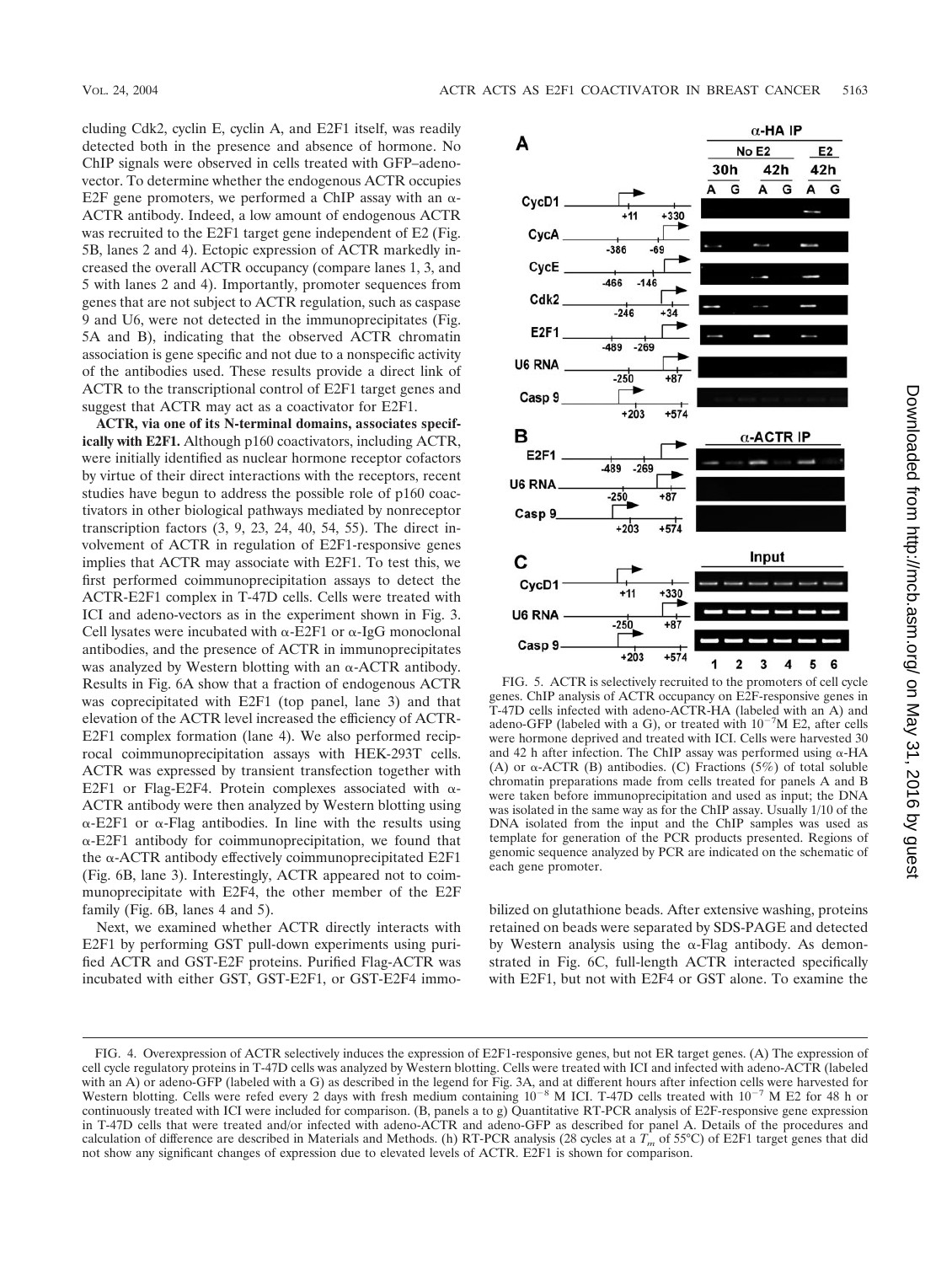

FIG. 6. ACTR interacts directly with E2F1 in vivo and in vitro through the N-terminal regions of ACTR and E2F1. (A) ACTR-E2F1 complex in T-47D cells was analyzed by coimmunoprecipitation assay with cells treated with ICI and infected with adeno-ACTR (labeled with an A) or adeno-GFP (labeled with a G). Two days after infection, cell lysates were prepared and immunoprecipitated with  $\alpha$ -E2F1 or  $\alpha$ -mouse IgG. The presence of ACTR and E2F1 in the immunoprecipitates was detected by Western blotting using  $\alpha$ -ACTR and  $\alpha$ -E2F1 antibodies. Input was equivalent to 20% of the cell lysate used in the IP. (B) 293T cells were cotransfected with expression plasmids for ACTR and E2F1 or Flag-E2F4 as indicated. Whole-cell lysates were immunoprecipitated with  $\alpha$ -ACTR or  $\alpha$ -E2F4, followed by Western analysis with  $\alpha$ -ACTR,  $\alpha$ -E2F1, or  $\alpha$ -Flag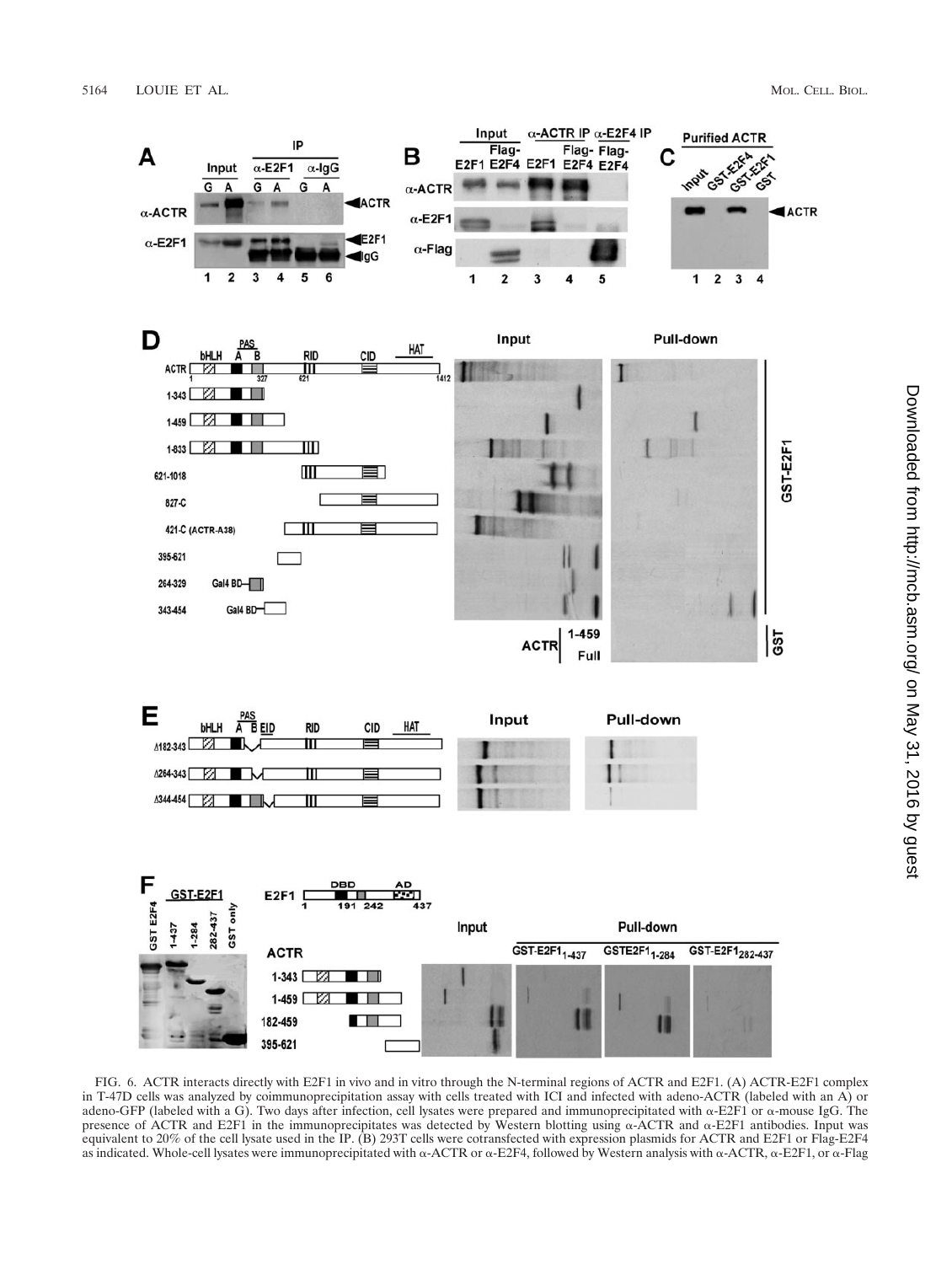domains in ACTR that are required for its interaction with E2F1, we performed similar experiments using in vitro-translated ACTR proteins. Results shown in Fig. 6D indicate that the N terminus (amino acids [aa] 1 to 459) of ACTR interacted strongly with E2F1, whereas the central and C-terminal regions of ACTR, which are contained in the ACTR-A38 variant with domains for interactions with nuclear receptors (RID), CBP/p300 (CID), CARM1, and histone acetyltransferase activity, did not show strong interactions with E2F1. Interestingly, a C-terminal deletion of ACTR, leaving only the putative bHLH and PAS domains (aa 1 to 343) intact, completely abolished the interaction, suggesting that the region immediately downstream of the PAS domains is critical for mediating ACTR-E2F1 interaction. Consistent with this notion, a small ACTR fragment of about 110 aa (aa 343 to 454) from a region between the PAS and the RID domains displayed a strong interaction with E2F1 (Fig. 6D, bottom portion), while an internal deletion of the same region diminished the interaction (Fig. 6E, bottom portion); we thus have named this region as the E2F1 interaction domain, or EID. In contrast, fragments (aa 264 to 329 and aa 395 to 621) either upstream or downstream of the EID showed no detectable activity to associate with E2F1 (Fig. 6D). Furthermore, deletion of the bHLH and/or the PAS domains in the full-length ACTR proteins or the N terminus (aa 1 to 459) did not show any negative effect on their interaction with E2F1 (Fig. 6E and F, right panels). Domain mapping on E2F1 demonstrated that ACTR proteins interacted primarily with the N-terminal region (aa 1 to 284) of E2F1, which contains the N terminus and part of the DNA binding and dimerization domains (Fig. 6F). Collectively, these results suggest that ACTR interacts directly with the N-terminal region of E2F1 through a previously undefined domain in the N terminus of ACTR.

**ACTR is required for transactivation by E2F1.** To further establish that ACTR functions as an E2F1 coactivator, we first asked whether ACTR stimulates E2F1-responsive promoters in reporter gene assays (Fig. 7A and B). T-47D cells were transfected with the luciferase gene directly linked to cyclin E or cdk2 promoter sequences. Expression of ACTR slightly enhanced the reporter gene activity, presumably in part through its interaction with the endogenous E2F1. Importantly, simultaneous expression of ACTR and E2F1 significantly increased E2F1-mediated induction of the two promoter activities. To rule out the possibility that ACTR targets transcription factors other than E2F1 on the promoters, we carried out the transfection assay with three E2F1 binding sites linked to a tk-TATA-luciferase reporter. Similar to the effect observed on the E2F1 target gene promoters, cotransfection of ACTR markedly augmented E2F1-mediated transactivation through the defined E2F1 sites (Fig. 7C). More importantly,

ACTR deletion mutants, such as  $ACTR\Delta_{344}$ -454, which specifically impairs its interaction with E2F1, displayed diminished activities to stimulate E2F1 transactivation (Fig. 7D). In contrast, the same mutants possessed the full activity of wild-type ACTR to potentiate ER-mediated induction of ERE-reporter activity. They also showed equivalent expression levels in transfected cells (data not shown). These results not only demonstrate a direct enhancement of E2F1 transactivation by ACTR but also reveal a structural requirement for ACTR to act as a coactivator for E2F1, which is distinct from that for ER.

To more rigorously test the notion that ACTR can act as an E2F1 coactivator, we examined the effect of ACTR depletion on the transactivation activity of E2F1. As demonstrated in Fig. 7E, cotransfection of an ACTR RNAi vector, Ri-ACTR1, mediating the expression of siRNAs specifically against ACTR, dramatically reduced E2F1 induction of reporter activity, while no significant effect was observed with the ER and GFP-RNAi vectors. Consistent with a weaker potency to silence ACTR expression (Fig. 7F), the other ACTR RNAi vector, Ri-ACTR8, was less effective in suppression of E2F1 transactivation. These results, together with the data described above, strongly suggest that ACTR is indeed an E2F1 coactivator and is required for E2F1-mediated transcriptional activation of gene expression.

**ACTR-induced hormone-independent breast cancer cell proliferation requires its association with E2F1 but not ER.** The results described above imply in many ways that induction of E2F1-responsive gene expression and cell growth by elevated ACTR may not involve ER. For instance, depletion of ACTR in ER-negative cells decreases their hormone-independent proliferation (Fig. 1). More strikingly, overexpression of ACTR in ER-positive cells promotes cell cycle progression in the presence of the pure ER antagonist ICI (Fig. 3). Antiestrogens such as ICI not only decrease cellular ER protein levels, they also effectively disrupt both hormone-dependent and -independent interactions between ERs (both  $ER\alpha$  and  $\beta$ ) and the p160 coactivators (10, 47), therefore making it unlikely for ERs to contribute to the growth-promoting activity of ACTR in the presence of antiestrogens. Nevertheless, to further address the role of ACTR association with E2F1 and ER in mediating E2-independent cell proliferation, we used several mutant forms of ACTR that are selectively defective in interactions with E2F1 and ER (Fig. 8A). The p160 coactivators interact with nuclear receptors primarily through the three LXXLL motifs in their receptor interaction domain (20). The ACTR-AAA mutant protein has the three LXXLL motifs changed to LXXAA, which abolishes ACTR association with the ER ligand-binding domain (6, 8, 11, 28, 31). When expressed in T-47D cells, the ACTR-AAA protein showed a strong growth-promoting activity, equivalent to that of ACTR wild type, suggesting that the growth-promoting function of

antibodies. The input represents 20% of the cell lysates. (C) In vitro direct interaction between ACTR and E2F1 was analyzed by GST pull-down assay using purified proteins. Purified Flag-ACTR proteins were incubated with either GST, GST-E2F1, or GST-E2F4 immobilized on glutathione beads. After extensive washing, proteins retained on beads were separated by SDS-PAGE and detected by Western analysis using  $\alpha$ -Flag antibody. Input represents 30% of Flag-ACTR used in the assay. (D and E) A GST pull-down assay was also performed with in vitro-translated and <sup>35</sup>S-labeled full-length or fragments of ACTR proteins and GST or GST-E2F1. Labeled proteins retained on the beads after washing were analyzed by SDS-PAGE and autoradiography, together with 10% of the translated products used in the incubation. Note that the Gal4 DNA-binding domain was fused to small ACTR fragments to enhance their in vitro translation signals. (F) GST fusions of full-length and fragments of E2F1 were incubated with in vitro-translated N-terminal fragments of ACTR. The left panel shows Coomassie stain of GST and the GST-E2F proteins used.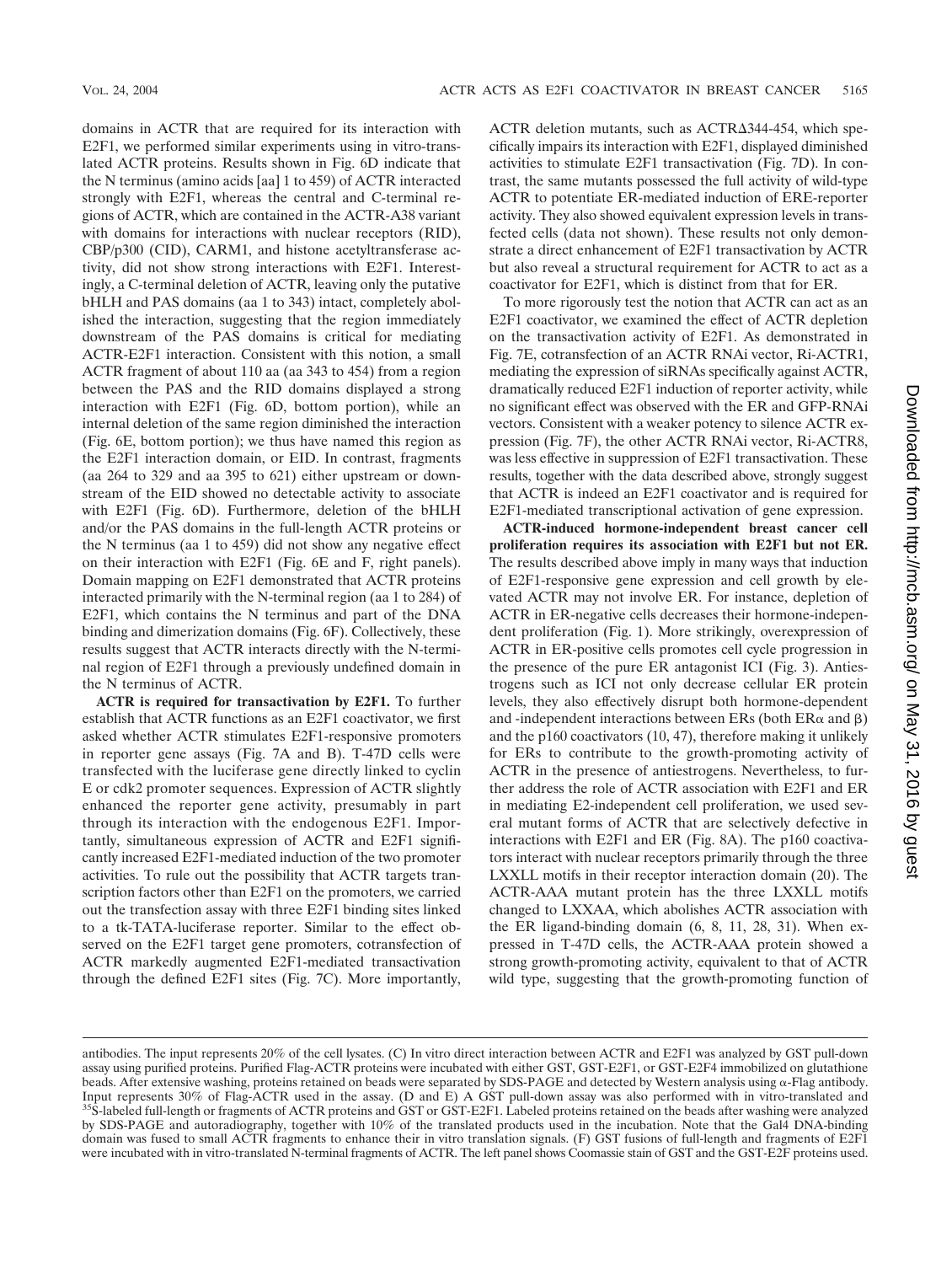

FIG. 7. ACTR enhances the transactivation by E2F1. (A and B) Activity of ACTR to enhance the E2F1-responsive promoter function was measured in T-47D cells using human cyclin E and cdk2 promoters linked to the luciferase gene. Cells were transiently transfected with the reporters and ACTR or E2F1 expression constructs as indicated. Induction represents the normalized luciferase activity in cells transfected with ACTR and/or E2F1 expression plasmids divided by the activity in cells transfected with the reporter alone. (C) The ability of ACTR to enhance E2F1 transactivation was analyzed using 3x E2F- tk-luc, a reporter with three E2F1 binding sites linked to luciferase gene. 293T cells were transfected with the reporter and plasmids expressing ACTR and/or E2F1. (D) The activity of wild-type and mutant ACTR to enhance E2F1 transactivation was compared with their activity on E2-stimulated ER transactivation. 293T cells were transfected with either 3x E2F-tk-luc or 3x ERE-tk-luc reporter, along with expression plasmids for E2F1 or ER<sub>a</sub>, and wild-type ACTR or its mutant forms (N-terminal deletions 338-C and 421-C and an internal deletion,  $\Delta$ 344-454). Percentage of wild-type ACTR activity was calculated by dividing the normalized luciferase activity of mutant ACTR with the normalized wild-type ACTR activity. The ERE reporter was analyzed from cells treated with  $10^{-7}$  M E2. Note that ACTR (wild type) increased E2-stimulated transactivation by ER about fourfold. (E) The requirement for ACTR in E2F1 transactivation was examined in a reporter assay as for panel C, with ACTR expression silenced by vector-mediated RNAi. 293T cells were cotransfected with 3x E2F-tk-luc and an equal amount of vectors expressing sh-RNAi sequences targeting ACTR, ER $\alpha$ , or GFP as indicated. (F) 293T cells were cotransfected with pcD-HCMV-ACTR and the pSh-RNAi vectors as indicated. Cell lysates were prepared 3 days after transfection for Western analysis.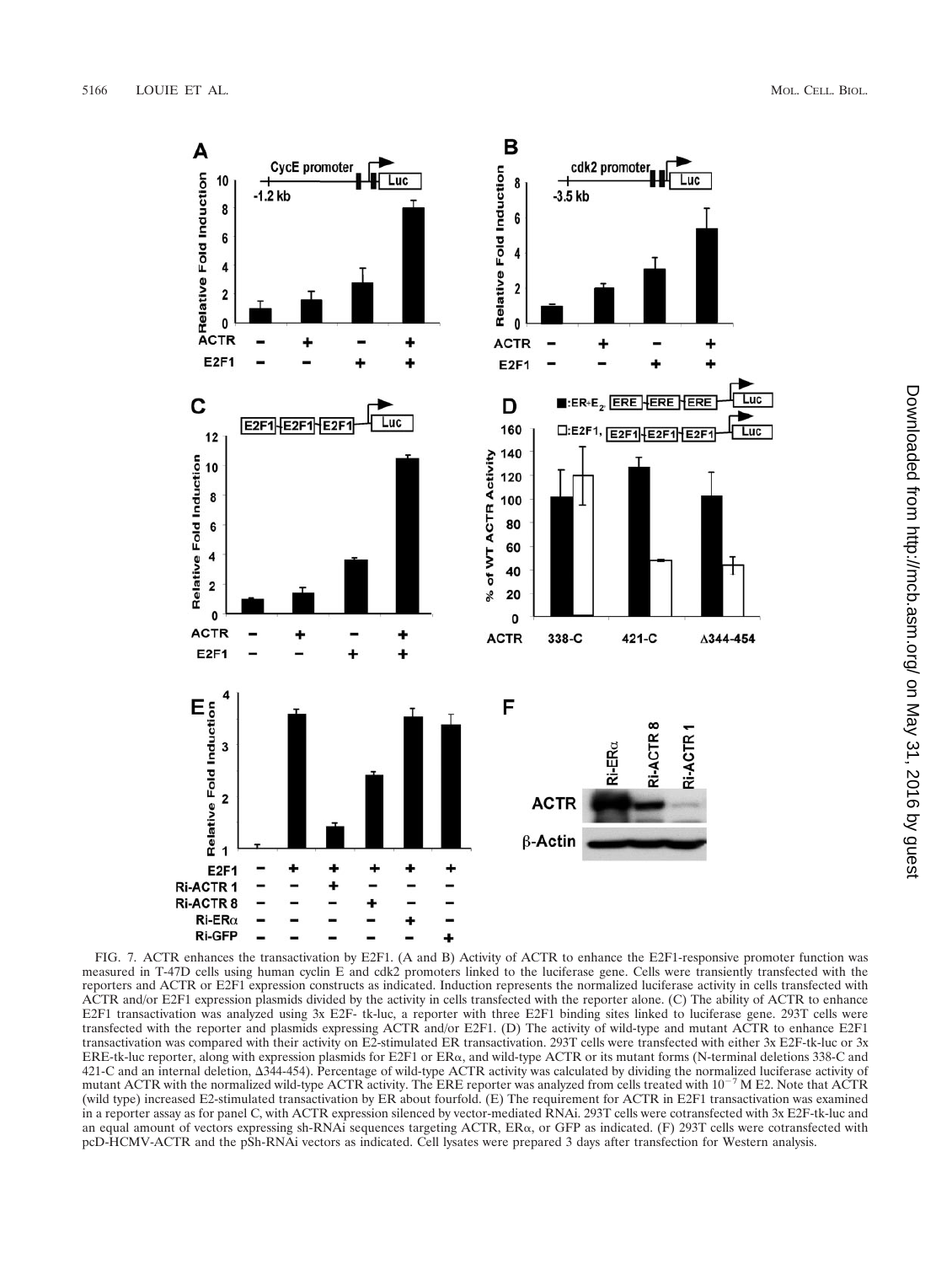

FIG. 8. Stimulation of hormone-independent cell proliferation by ACTR requires ACTR interaction with E2F1, but not ER. (A and B) T-47D cells were infected with adenovirus expressing wild-type and mutant forms of ACTR, as depicted. The expression levels of different ACTR proteins in the cells 2 days after infection were determined by Western blotting using  $\alpha$ -HA antibody. Cell proliferation in the absence of hormone was monitored by MTT assay 4 days after infection as described in the legend for Fig. 2B, and the percentage of wild-type ACTR activity was determined by dividing the proliferation induced by the mutant ACTR with that of wild-type ACTR. (C and D) ER-negative cells (HCC-1806 and HCC-1937) infected with adeno-ACTR or adeno-GFP were monitored for cell proliferation by MTT assay. (E) T-47D and its derivative, A41 cells, hormone deprived for 2 days, were infected with an equal titer of the RNAi adenoviruses for E2F1 or GFP, as for Fig. 1A. Cells were then replenished with hormone-depleted medium either with (T-47D) or without (A41)  $10^{-7}$  M E2. Cell proliferation was determined at 6 days after infection, with the values from Ri-GFP adenovirus-infected cells set as 100 arbitrarily. Cells were also collected at day 6 postinfection for Western analysis using  $\alpha$ -E2F1 and  $\alpha$ - $\beta$ -actin. Note that no significant effect of GFP-RNAi vector on cell proliferation was observed when compared to mock infection. (F) Potential pathways for elevated levels of ACTR to stimulate breast cancer cell proliferation.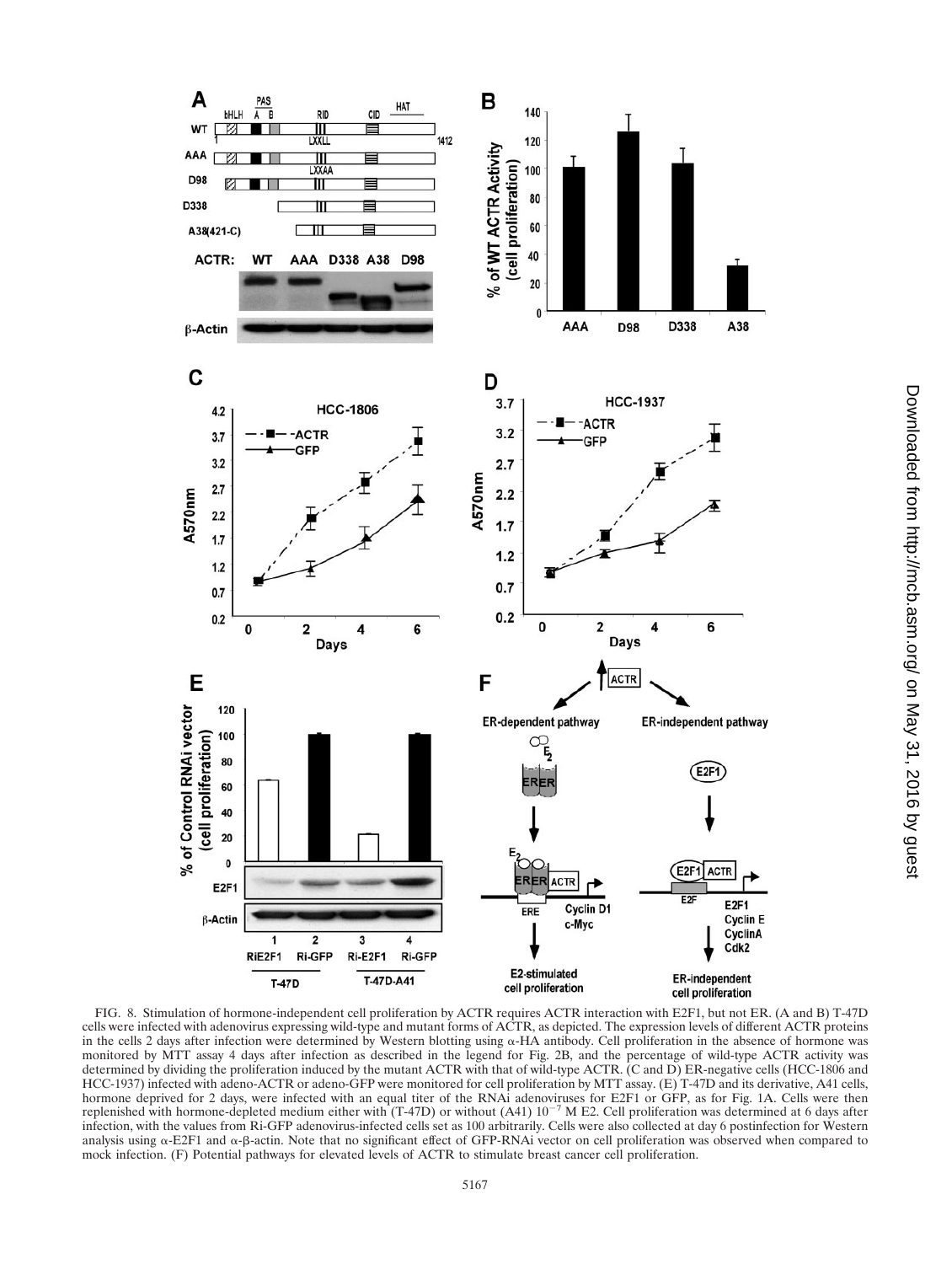ACTR is not due to an enhanced association between ACTR and the ligand-binding domain of ER. However, eliminating the ACTR association with E2F1 by an N-terminal truncation, as in ACTR-A38 (containing aa 421C), largely abolished the function of ACTR to promote hormone-independent proliferation (Fig. 8B). In contrast, expression of other N-terminal-truncated ACTRs (D98 and D338) that retain the ACTR-E2F1 interaction domain (EID) induced a hormoneindependent cell proliferation with the same efficacy as the wild-type ACTR. Importantly, all the ACTR variants were expressed at a similar level as in the wild type (Fig. 8A) and possessed the full activity of wild-type ACTR to function as a nuclear receptor coactivator, as shown in Fig. 7D and the previous study (7).

Finally, to further establish the role of E2F1 and ER in ACTR-induced hormone-independent breast cancer cell proliferation, we first overexpressed ACTR in a number of ERnegative human breast cancer cell lines (HCC1806, HCC1937, and BT-20) that do not express ERs or respond to estrogen for growth (unpublished results). Results in Fig. 8C and D (and data not shown) demonstrated that overexpression of ACTR markedly accelerated the proliferation of these ER-negative cells in the absence of hormone. We then examined the effect of E2F1 depletion on the proliferation of T-47D cells, and our newly established T-47D derivative A41, which ectopically expresses ACTR, showed robust E2-independent proliferation (Fig. 2A, panel b, and F) and an elevated level of E2F1 (Fig. 8E, compare lane 4 with lane 2). Both types of cells were treated with an equal titer of the E2F1 RNAi or the control GFP RNAi adenovirus vectors. E2-stimulated proliferation of T-47D cells, and hormone-independent proliferation of A41 cells as well as their E2F1 protein levels were determined 6 days after the RNAi vector treatment. As shown in Fig. 8E, lane 1, although E2F1 expression was effectively silenced in E2-treated T-47D cells, the effect on cell proliferation was modest (about 30% decrease when compared to the control cells), suggesting that factors other than E2F1 play a major role in ER-mediated cell proliferation. In contrast, a less-efficient knocking down of E2F1 in the ACTR-overexpressing A41 cells (compare E2F1 levels in lane 3 with lane 1) resulted in a dramatic inhibition of hormoneindependent proliferation (about 80% decrease), indicating that E2F1 is a key mediator of ACTR-induced cell proliferation in the absence of E2. The results above, together with our findings described in Fig. 1 and 2, provide strong evidence that the ability of ACTR to promote hormone-independent breast cancer cell proliferation does not requires its association with ER, but instead involves its interaction with E2F1.

#### **DISCUSSION**

Apart from its established role in mediating nuclear receptor function in hormone signaling, the p160 coactivator ACTR/ AIB1 has been strongly implicated in cancer, due to the frequent detection of its amplification or overexpression in several types of human tumors, particularly breast cancer. A presumed and not fully tested mechanism for the coactivator action has been that elevated levels of ACTR/AIB1 promote breast cancer cell proliferation through ER. Here, we provide strong evidence that reveals an unexpected pathway for ACTR

to promote hormone-independent cell proliferation as well as antiestrogen resistance.

To understand the role of ACTR/AIB1 in breast cancer, we examined the function of ACTR/AIB1 in control of cell proliferation and gene expression using a number of cell culture models. In line with its role as a coactivator for ER, we found that depletion of ACTR/AIB1 inhibited E2-stimulated cell proliferation. Remarkably, however, we observed that overexpression of ACTR/AIB1 in ER-positive cells resulted in strong enhancement of hormone-independent cell proliferation. More strikingly, elevation of the coactivator expression completely negated the growth-suppressive effect of antiestrogens ICI or tamoxifen and allowed the cells to proliferate robustly in the presence of these antiestrogens. Furthermore, we found that in ER-negative cells, depletion of ACTR/AIB1 suppressed their proliferation, whereas its elevation elicited the opposite effect. Unexpectedly, we found that ACTR/AIB1 can associate with the key cell cycle regulatory protein E2F1, and elevated levels of ACTR/AIB1 strongly stimulate the expression of progrowth E2F-responsive genes. Together, these results support the hypothesis that ACTR/AIB1 plays an important role in control of cell proliferation by both E2-ER-dependent and -independent pathways and that the aberrant function of ACTR/AIB1 in breast cancer, as a result of gene amplification and/or overexpression, can bypass the E2-ER-dependent process through its function as an E2F1 coactivator, therefore helping tumor cells acquire antiestrogen resistance.

Based on previous findings and the results from this study, we propose that ACTR/AIB1 can function in control of breast cancer cell proliferation in at least three different modes. First, ACTR/AIB1 can function primarily as a coactivator for E2 bound ER, thereby mediating estrogen-dependent breast cancer cell growth (Fig. 8F, left side), which likely exists in the majority of ER-positive primary breast cancers. Alternatively, ACTR/AIB1 associates with ER independently of estrogen, which is stimulated by growth factor-mediated phosphorylation of ER and/or ACTR/AIB1 (16, 46). Conceivably, this latter ACTR/AIB1 action mode can manifest itself in breast cancers where HER2/neu and/or mitogen-activated protein kinase mediate sustained progrowth signaling. The third mode is the aberrant function of ACTR/AIB1 to potentiate E2F-responsive gene expression by acting as an E2F1 coactivator which, as our results suggest, could operate in both ER-negative and ER-positive breast cancers (Fig. 8F, right side). In support of our prediction, recent studies revealed that overexpression of ACTR/AIB1 in breast cancer did not correlate with positive ER status (4). In fact, amplification and/or overexpression of ACTR/AIB1 has been detected in a broad spectrum of malignancies with high frequencies (19, 39, 50), where steroid hormones such as estrogens are unlikely to play a critical role in tumor growth. Therefore, our results and the findings from clinical studies strongly support the notion that aberrant ACTR may function in the regulatory circuitries of cell proliferation that are independent of ER.

Distinct from the action of E2-ER, the ACTR-E2F1 mode activates E2F1 itself, cyclin E, and the other E2F-responsive genes, but not cyclin D1. Although overexpression of cyclin D1 is clearly linked to breast cancer, both E2F1 and cyclin E have recently been recognized as potential proliferative markers of the disease and closely correlated with poor outcomes (22, 26,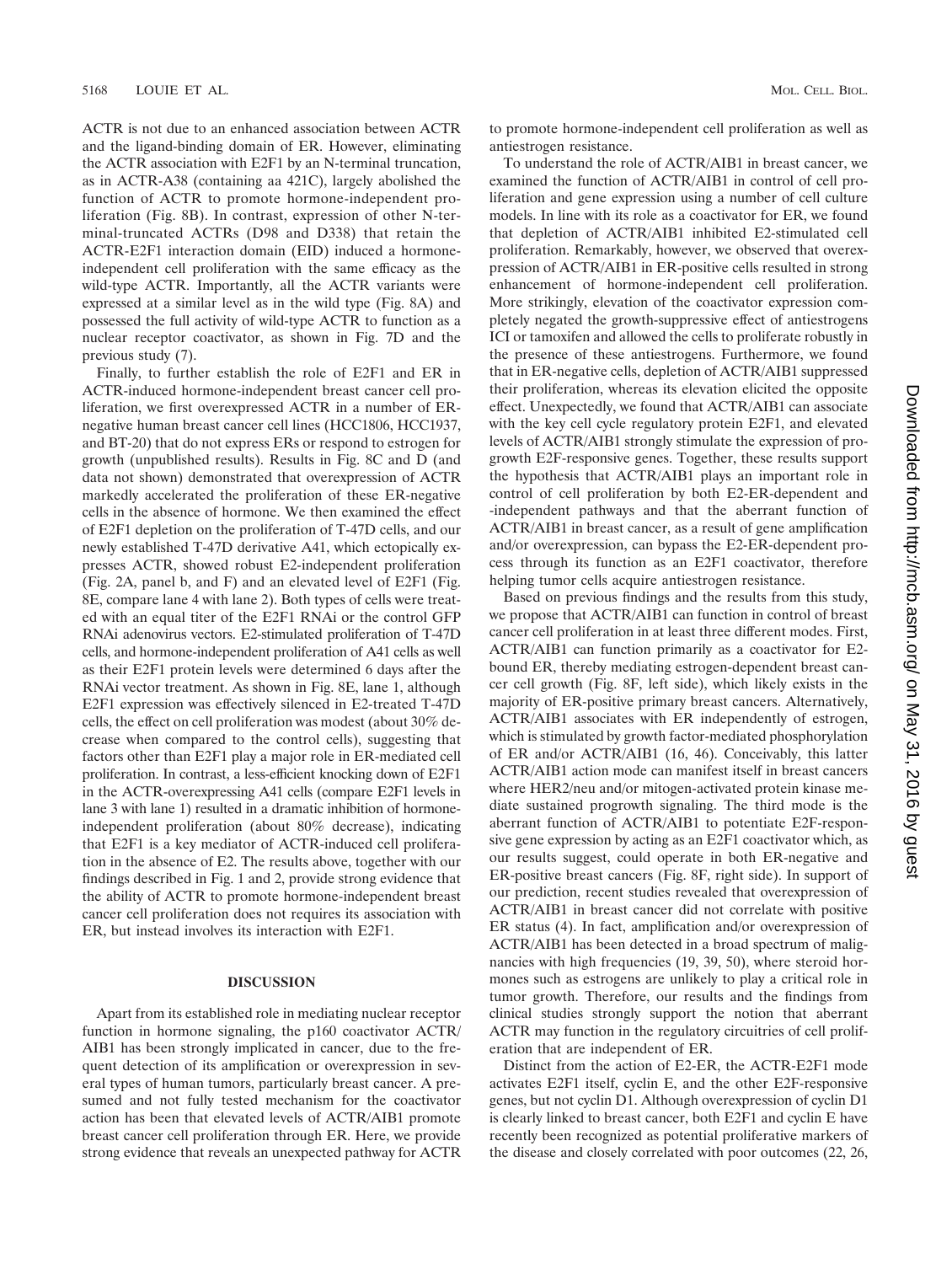58). Furthermore, overexpression of cyclin E in E2-responsive cells could effectively overcome the growth arrest effect by antiestrogens (14). Therefore, deregulated cyclin E and E2F1 functions could represent an important alternative mechanism to derail the control of cell proliferation in breast cancer. However, whether elevated levels and/or function of ACTR triggers the alternative mechanism and leads to a hormoneindependent tumor growth is likely determined by cellular context. Future studies aiming at defining the ACTR-E2F1 cyclin E axis will help determine the significance of the ACTR-E2F1 pathway in breast cancer progression.

The similarity of gene expression profiles generated by elevated ACTR and E2F1 led to our investigation of whether ACTR functions as an E2F1 coactivator. In this study, we presented multiple lines of evidence to support our conclusion. First, we found that ACTR is selectively recruited to the promoters of E2F1 responsive genes that are activated by ACTR, indicating a direct involvement of ACTR in transcriptional control of a subset of E2F1 target genes. We then demonstrated that ACTR interacts with E2F1 directly in vitro and in vivo and that ACTR is required for E2F1-mediated transactivation. Significantly, our domain mapping study localized the E2F1 interaction to an N-terminal domain of ACTR that is distinct from the receptor interaction domains. Moreover, we found that loss of E2F1 interaction specifically abolishes the ability of ACTR to enhance E2F1 transcription and promote hormone-independent cell proliferation. Interestingly, several nuclear proteins have recently been shown to interact with different members of the p160s through their bHLH-PAS domains and/or adjacent regions (3, 9, 55). Although our results indicate that the bHLH-PAS domains are not required for ACTR to promote cell proliferation, we cannot rule out that the N terminus may play some regulatory role in this regard. Recently, we found that the other p160 members SRC-1 and TIF2/GRIP1 may also interact with E2F1 with varying strengths, and they share some but not all the progrowth functions of ACTR we have observed in both normal and malignant human cells (unpublished data). These results, together with the report that overexpression of SRC-3/ACTR in a prostate cancer cell line affects primarily cell growth (59), underscore the functional complexity of the p160 gene family in control of cellular function.

In our attempt to explore the potential mechanism how elevation of ACTR in quiescent cells activates E2F1-responsive genes, we found that overexpression of ACTR altered the promoter occupancies by different E2F family members (unpublished results). The E2Fs can be divided into subgroups with opposing activities to control transcription of cell cycle genes (48). In cells reentering the cell cycle by serum stimulation, decreased promoter occupancies of repressing E2Fs followed by increased occupancies of activating E2Fs have been observed (43). Serum stimulation is believed to cause hyperphosphorylation of Rb and related pocket proteins by Cdks, which in turn results in the relocalization of freed repressive E2Fs to the cytoplasm and subsequent recruitment of activating E2Fs. We speculate that an increased expression of ACTR expands the free pool of the activator ACTR-E2F complexes in quiescent cells and enhances the potential of the complex to be recruited to the E2F-responsive promoters, which in turn displaces the repressive E2F complex. The ACTR-E2F complex could activate transcription through its associated chromatin-modifying activities and the function to facilitate the recruitment of RNA polymerase II-containing complexes, as recently demonstrated (27). It is worth noting that CBP and PCAF were shown to interact with E2F1 and modulate its transactivation (29, 49). It would be of interest to determine how ACTR, p300/CBP, and PCAF may relate to each other in control of the transcriptional output of E2F transcription factors and cell proliferation.

#### **APPENDIX**

The primers listed in Table A1 were used in the quantitative RT-PCR and the analysis of genomic DNA sequences enriched in the ChIP.

| Primer           | Forward sequence          | Reverse sequence         |
|------------------|---------------------------|--------------------------|
| RT-PCR primers   |                           |                          |
| <b>ACTR</b>      | GATTAGGAGAAAACTTGGATCC    | TGTTTCCGTCTCGATTCACCA    |
| Actin            | GAGAAAATCTGGCACCACACC     | ATACCCCTCGTAGATGGGCAC    |
| Cyclin A         | CCCCCAGAAGTAGCAGAGTTTGTG  | GCTTTGTCCCGTGACTGTGTAGAG |
| Cyclin D1        | TCCTGTGCTGCGAAGTGGAAAC    | AAATCGTGCGGGGTCATTGC     |
| Cyclin E         | ATACAGACCCACAGAGACAG      | TGCCATCCACAGAAATACTT     |
| Cdk2             | TTTGCTGAGATGGTGACTCGC     | CACTGGAGGAGGGGTGAGATTAG  |
| E2F1             | CGCATCTATGACATCACCAACG    | GAAAGTTCTCCGAAGAGTCCACG  |
| Cdc <sub>2</sub> | CCAAGTATTTCTTCAGATCCATGG  | GCACTTGGCTTCAAAGCTG      |
| Cdc <sub>6</sub> | AAAGAGAATGGTCCCCCTCACTC   | AGTTTTTCCAGTTCCAGGAGCAC  |
| Cdc25A           | TGAAGAATGAGGAGGAGACCCC    | CTGATGTTTCCCAGCAACTGTATG |
| <b>DHFR</b>      | CTTCCCAGATTCAAGCGATTCTC   | TCAAGCAACCATCATCCCTCAC   |
| Apaf1            | GTCATCATCTTCTCTTAGCCACTGG | TTGCTGCCACCATTATCCTTG    |
| Caspase 9        | GGTTTTGTTTCCTGGAGGGACC    | TGCTAAGAGCCTGTCTGTCACTGG |
| ChlP primers     |                           |                          |
| Cyclin A         | GAAAACGGAGAATCGGAGATACTG  | ACCCAAAGGAAACTGAGCAGGG   |
| Cdk2             | GATGGAACGCAGTATACCTCTC    | AAAGCAGGTACTTGGGAAGAGTG  |
| CyclinE          | GCCGCCTGTCCATTCATCC       | GGTCCTGTGGAGCCTGTAGCC    |
| E2F1             | GCAAGTTGAGGATGGAAGAGGTG   | TGGGGACACGGGAACATAGG     |
| Caspase 9        | GCTCTTCCTTTGTTCATCTCCTGC  | ACGCCGCAACTTCTCACAGTC    |
| <b>U6 RNA</b>    | GAGGGCCTATTTCCCATGATTC    | GAATTTGCGTGTCATCCTTGC    |
| Cdc2             | TGAGGTAGAAACAAAGCACAGCG   | TCCCAGCATTGGCACAGTTC     |

TABLE A1. Primers used in this study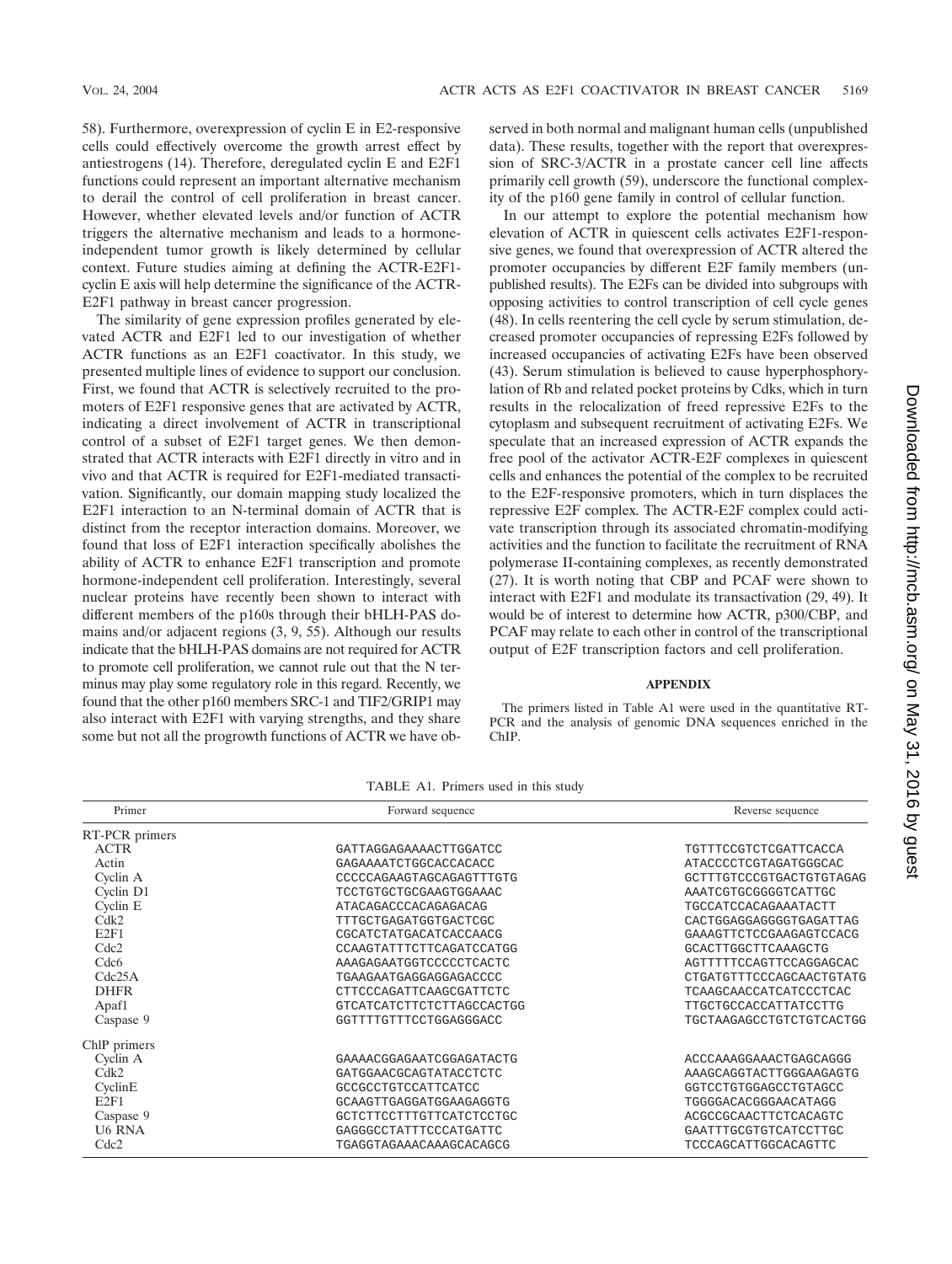#### **ACKNOWLEDGMENTS**

We are grateful to Joseph Nevins, Pat Nakatani, Joan Massague, and Xinbin Chen for reagents. We thank Hsing-Jien Kung, Ron Wisdom, and Marty Privalsky for insightful discussion and critical reading of the manuscript. We are indebted to Ai-Hong Ma, Dan Robinson, Michelle Ellis-Hutchings, and Zhenyu Zhong for technical help.

This work was supported in part by a grant from the National Institutes of Health (DK60019) and from the California Breast Cancer Research Program (7KB-0140). M.C.L. is supported by an NIH Molecular and Cellular Biology training grant.

#### **REFERENCES**

- 1. **Ali, S., and R. C. Coombes.** 2002. Endocrine-responsive breast cancer and strategies for combating resistance. Nat. Rev. Cancer **2:**101–112.
- 2. **Anzick, S. L., J. Kononen, R. L. Walker, D. O. Azorsa, M. M. Tanner, X. Y. Guan, G. Sauter, O. P. Kallioniemi, J. M. Trent, and P. S. Meltzer.** 1997. AIB1, a steroid receptor coactivator amplified in breast and ovarian cancer. Science **277:**965–968.
- 3. **Belandia, B., and M. G. Parker.** 2000. Functional interaction between the p160 coactivator proteins and the transcriptional enhancer factor family of transcription factors. J. Biol. Chem. **275:**30801–30805.
- 4. **Bouras, T., M. C. Southey, and D. J. Venter.** 2001. Overexpression of the steroid receptor coactivator AIB1 in breast cancer correlates with the absence of estrogen and progesterone receptors and positivity for p53 and HER2/neu. Cancer Res. **61:**903–907.
- 5. **Brummelkamp, T. R., R. Bernards, and R. Agami.** 2002. A system for stable expression of short interfering RNAs in mammalian cells. Science **296:**550– 553.
- 6. **Chang, C., J. D. Norris, H. Gron, L. A. Paige, P. T. Hamilton, D. J. Kenan, D. Fowlkes, and D. P. McDonnell.** 1999. Dissection of the LXXLL nuclear receptor-coactivator interaction motif using combinatorial peptide libraries: discovery of peptide antagonists of estrogen receptors alpha and beta. Mol. Cell. Biol. **19:**8226–8239.
- 7. **Chen, H., R. J. Lin, R. L. Schiltz, D. Chakravarti, A. Nash, L. Nagy, M. L. Privalsky, Y. Nakatani, and R. M. Evans.** 1997. Nuclear receptor coactivator ACTR is a novel histone acetyltransferase and forms a multimeric activation complex with P/CAF and CBP/p300. Cell **90:**569–580.
- 8. **Chen, H., R. J. Lin, W. Xie, D. Wilpitz, and R. M. Evans.** 1999. Regulation of hormone-induced histone hyperacetylation and gene activation via acetylation of an acetylase. Cell **98:**675–686.
- 9. **Chen, S. L., D. H. Dowhan, B. M. Hosking, and G. E. Muscat.** 2000. The steroid receptor coactivator, GRIP-1, is necessary for MEF-2C-dependent gene expression and skeletal muscle differentiation. Genes Dev. **14:**1209– 1228.
- 10. **Cheskis, B. J., N. J. McKenna, C. W. Wong, J. Wong, B. Komm, C. R. Lyttle, and B. W. O'Malley.** 2003. Hierarchical affinities and a bipartite interaction model for estrogen receptor isoforms and full-length steroid receptor coactivator (SRC/p160) family members. J. Biol. Chem. **278:**13271–13277.
- 11. **Darimont, B. D., R. L. Wagner, J. W. Apriletti, M. R. Stallcup, P. J. Kushner, J. D. Baxter, R. J. Fletterick, and K. R. Yamamoto.** 1998. Structure and specificity of nuclear receptor-coactivator interactions. Genes Dev. **12:**3343– 3356.
- 12. **Dauvois, S., P. S. Danielian, R. White, and M. G. Parker.** 1992. Antiestrogen ICI 164,384 reduces cellular estrogen receptor content by increasing its turnover. Proc. Natl. Acad. Sci. USA **89:**4037–4041.
- 13. **DeGregori, J., T. Kowalik, and J. R. Nevins.** 1995. Cellular targets for activation by the E2F1 transcription factor include DNA synthesis- and G1/S-regulatory genes. Mol. Cell. Biol. **15:**4215–4224.
- 14. **Dhillon, N. K., and M. Mudryj.** 2002. Ectopic expression of cyclin E in estrogen responsive cells abrogates antiestrogen mediated growth arrest. Oncogene **21:**4626–4634.
- 15. **Dilworth, F. J., and P. Chambon.** 2001. Nuclear receptors coordinate the activities of chromatin remodeling complexes and coactivators to facilitate initiation of transcription. Oncogene **20:**3047–3054.
- 16. **Font de Mora, J., and M. Brown.** 2000. AIB1 is a conduit for kinasemediated growth factor signaling to the estrogen receptor. Mol. Cell. Biol. **20:**5041–5047.
- 17. **Gamble, M. J., and L. P. Freedman.** 2002. A coactivator code for transcription. Trends Biochem. Sci. **27:**165–167.
- 18. **Gehin, M., M. Mark, C. Dennefeld, A. Dierich, H. Gronemeyer, and P. Chambon.** 2002. The function of TIF2/GRIP1 in mouse reproduction is distinct from those of SRC-1 and p/CIP. Mol. Cell. Biol. **22:**5923–5937.
- 19. **Ghadimi, B. M., E. Schrock, R. L. Walker, D. Wangsa, A. Jauho, P. S. Meltzer, and T. Ried.** 1999. Specific chromosomal aberrations and amplification of the AIB1 nuclear receptor coactivator gene in pancreatic carcinomas. Am. J. Pathol. **154:**525–536.
- 20. **Glass, C. K., and M. G. Rosenfeld.** 2000. The coregulator exchange in transcriptional functions of nuclear receptors. Genes Dev. **14:**121–141.
- 21. **He, T. C., S. Zhou, L. T. da Costa, J. Yu, K. W. Kinzler, and B. Vogelstein.**

1998. A simplified system for generating recombinant adenoviruses. Proc. Natl. Acad. Sci. USA **95:**2509–2514.

- 22. **Keyomarsi, K., S. L. Tucker, T. A. Buchholz, M. Callister, Y. Ding, G. N. Hortobagyi, I. Bedrosian, C. Knickerbocker, W. Toyofuku, M. Lowe, T. W. Herliczek, and S. S. Bacus.** 2002. Cyclin E and survival in patients with breast cancer. N. Engl. J. Med. **347:**1566–1575.
- 23. **Korzus, E., J. Torchia, D. W. Rose, L. Xu, R. Kurokawa, E. M. McInerney, T. M. Mullen, C. K. Glass, and M. G. Rosenfeld.** 1998. Transcription factorspecific requirements for coactivators and their acetyltransferase functions. Science **279:**703–707.
- 24. **Lazaro, J. B., P. J. Bailey, and A. B. Lassar.** 2002. Cyclin D-cdk4 activity modulates the subnuclear localization and interaction of MEF2 with SRCfamily coactivators during skeletal muscle differentiation. Genes Dev. **16:** 1792–1805.
- 25. **Li, H., P. J. Gomes, and J. D. Chen.** 1997. RAC3, a steroid/nuclear receptorassociated coactivator that is related to SRC-1 and TIF2. Proc. Natl. Acad. Sci. USA **94:**8479–8484.
- 26. **Loden, M., M. Stighall, N. H. Nielsen, G. Roos, S. O. Emdin, H. Ostlund, and G. Landberg.** 2002. The cyclin D1 high and cyclin E high subgroups of breast cancer: separate pathways in tumorigenesis based on pattern of genetic aberrations and inactivation of the pRb node. Oncogene **21:**4680–4690.
- 27. **Louie, M. C., H. Q. Yang, A. H. Ma, W. Xu, J. X. Zou, H. J. Kung, and H. W. Chen.** 2003. Androgen-induced recruitment of RNA polymerase II to a nuclear receptor-p160 coactivator complex. Proc. Natl. Acad. Sci. USA **100:** 2226–2230.
- 28. **Mak, H. Y., S. Hoare, P. M. Henttu, and M. G. Parker.** 1999. Molecular determinants of the estrogen receptor-coactivator interface. Mol. Cell. Biol. **19:**3895–3903.
- 29. **Martinez-Balbas, M. A., U. M. Bauer, S. J. Nielsen, A. Brehm, and T. Kouzarides.** 2000. Regulation of E2F1 activity by acetylation. EMBO J. **19:**662–671.
- 30. **McDonnell, D. P., and J. D. Norris.** 2002. Connections and regulation of the human estrogen receptor. Science **296:**1642–1644.
- 31. **McInerney, E. M., D. W. Rose, S. E. Flynn, S. Westin, T. M. Mullen, A. Krones, J. Inostroza, J. Torchia, R. T. Nolte, N. Assa-Munt, M. V. Milburn, C. K. Glass, and M. G. Rosenfeld.** 1998. Determinants of coactivator LXXLL motif specificity in nuclear receptor transcriptional activation. Genes Dev. **12:**3357–3368.
- 32. **McKenna, N. J., and B. W. O'Malley.** 2002. Combinatorial control of gene expression by nuclear receptors and coregulators. Cell **108:**465–474.
- 33. **Muller, H., A. P. Bracken, R. Vernell, M. C. Moroni, F. Christians, E. Grassilli, E. Prosperini, E. Vigo, J. D. Oliner, and K. Helin.** 2001. E2Fs regulate the expression of genes involved in differentiation, development, proliferation, and apoptosis. Genes Dev. **15:**267–285.
- 34. **Osborne, C. K., V. Bardou, T. A. Hopp, G. C. Chamness, S. G. Hilsenbeck, S. A. Fuqua, J. Wong, D. C. Allred, G. M. Clark, and R. Schiff.** 2003. Role of the estrogen receptor coactivator AIB1 (SRC-3) and HER-2/neu in tamoxifen resistance in breast cancer. J. Natl. Cancer Inst. **95:**353–361.
- 35. **Picard, F., M. Gehin, J. Annicotte, S. Rocchi, M. F. Champy, B. W. O'Malley, P. Chambon, and J. Auwerx.** 2002. SRC-1 and TIF2 control energy balance between white and brown adipose tissues. Cell **111:**931–941.
- 36. **Planas-Silva, M. D., and R. A. Weinberg.** 1997. Estrogen-dependent cyclin E-cdk2 activation through p21 redistribution. Mol. Cell. Biol. **17:**4059–4069.
- 37. **Prall, O. W., B. Sarcevic, E. A. Musgrove, C. K. Watts, and R. L. Sutherland.** 1997. Estrogen-induced activation of Cdk4 and Cdk2 during  $G_1$ -S phase progression is accompanied by increased cyclin D1 expression and decreased cyclin-dependent kinase inhibitor association with cyclin E-Cdk2. J. Biol. Chem. **272:**10882–10894.
- 38. **Ren, B., H. Cam, Y. Takahashi, T. Volkert, J. Terragni, R. A. Young, and B. D. Dynlacht.** 2002. E2F integrates cell cycle progression with DNA repair, replication, and G<sub>2</sub>/M checkpoints. Genes Dev. 16:245–256.
- 39. **Sakakura, C., A. Hagiwara, R. Yasuoka, Y. Fujita, M. Nakanishi, K. Masuda, A. Kimura, Y. Nakamura, J. Inazawa, T. Abe, and H. Yamagishi.** 2000. Amplification and over-expression of the AIB1 nuclear receptor co- activator gene in primary gastric cancers. Int. J. Cancer **89:**217–223.
- 40. **Sheppard, K. A., D. W. Rose, Z. K. Haque, R. Kurokawa, E. McInerney, S. Westin, D. Thanos, M. G. Rosenfeld, C. K. Glass, and T. Collins.** 1999. Transcriptional activation by NF- B requires multiple coactivators. Mol. Cell. Biol. **19:**6367–6378.
- 41. **Sicinski, P., J. L. Donaher, S. B. Parker, T. Li, A. Fazeli, H. Gardner, S. Z. Haslam, R. T. Bronson, S. J. Elledge, and R. A. Weinberg.** 1995. Cyclin D1 provides a link between development and oncogenesis in the retina and breast. Cell **82:**621–630.
- 42. **Stallcup, M. R.** 2001. Role of protein methylation in chromatin remodeling and transcriptional regulation. Oncogene **20:**3014–3020.
- 43. **Takahashi, Y., J. B. Rayman, and B. D. Dynlacht.** 2000. Analysis of promoter binding by the E2F and pRB families in vivo: distinct E2F proteins mediate activation and repression. Genes Dev. **14:**804–816.
- 44. **Takeshita, A., G. R. Cardona, N. Koibuchi, C. S. Suen, and W. W. Chin.** 1997. TRAM-1, a novel 160-kDa thyroid hormone receptor activator molecule, exhibits distinct properties from steroid receptor coactivator-1. J. Biol. Chem. **272:**27629–27634.